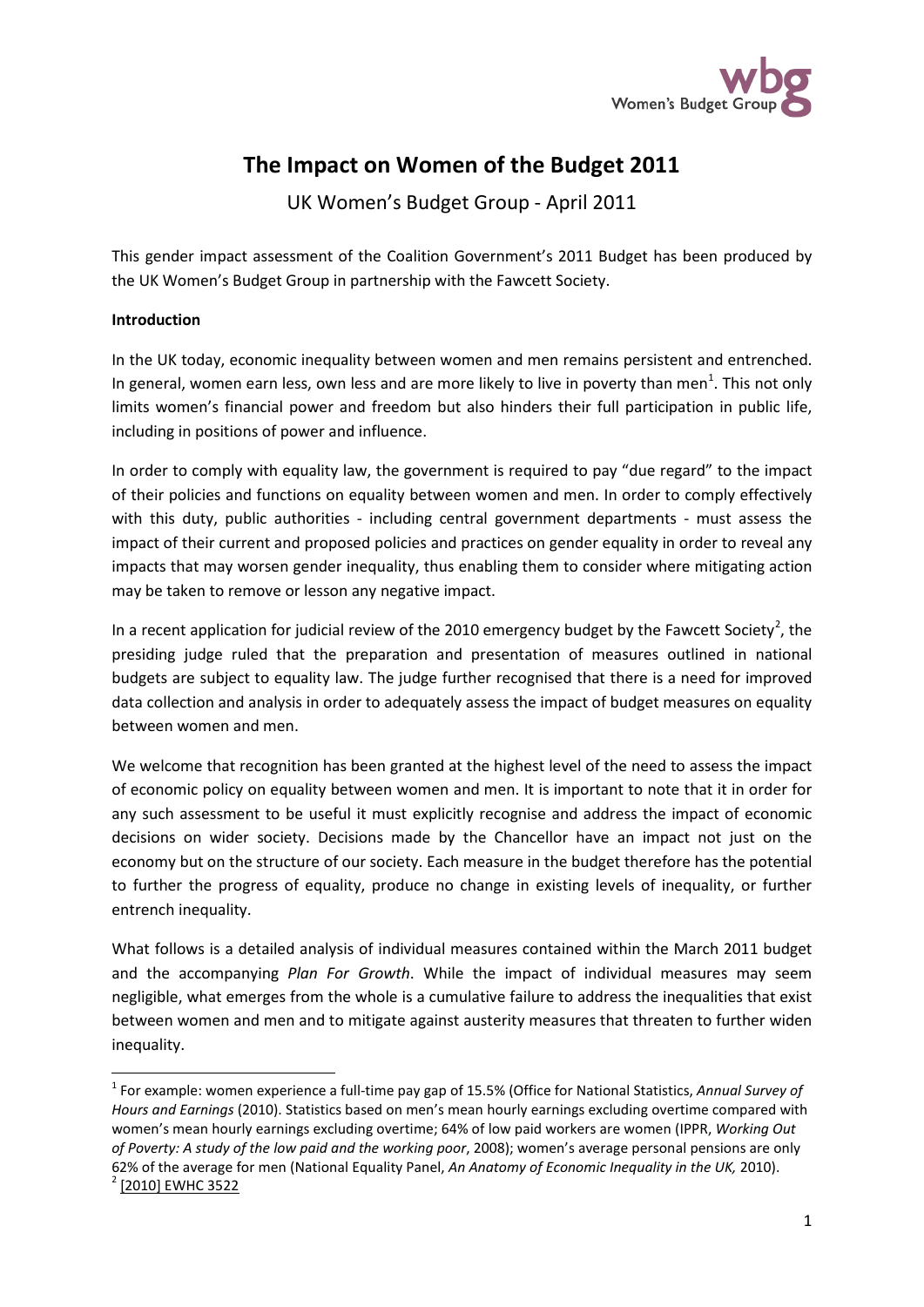

### **1. An alternative economic strategy is needed**

This budget is a disappointing one for women. WBG's assessment suggests that gender equality is under threat, both in terms of income, and of jobs, and of ability to reconcile employment with the time to care for family, friends and neighbours.

The expenditure cuts announced in the Spending Review will hit women, especially lone mothers and female lone pensioners, harder than men<sup>[3](#page-1-0)</sup>. By 2014/5 the average household will lose public services worth 6.8% of their income. But female single pensioners will lose 11.7 % and lone mothers 18.5%. This budget does nothing to mitigate the effects of this. Women also paid for 72% of the savings made by the government through changes in personal taxes and cuts in benefits in its June 2010 budget.<sup>[4](#page-1-1)</sup> The 2011 budget does nothing to redress that imbalance.

We call upon the government to pause and to reconsider its economic strategy.

The budget fails to address the issue of women's employment. It is now clear that hundreds of thousands of women will lose their jobs in the coming year. The number of unemployed men has begun to fall, but the number of women who are unemployed is rising. If current trends continue, women's rate of unemployment will be higher than that of men.

The economic strategy contained in this budget means that progress towards gender equality in the labour market will be halted, and that gender inequality may well increase. It is far from clear that the private sector will replace the jobs lost in the public sector in terms of quantity; and any new jobs are likely to be worse in terms of quality.

The budget is providing millions in tax reductions and tax breaks for business, but men stand to gain more from these measures than women, as they outnumber women in ownership of shares and businesses. At the same time, funding is being withdrawn from organizations that support women to set up businesses.

Investment in apprenticeships, technical training and science is welcome. But it is disappointing that the government is combining this investment with a withdrawal of funding from initiatives to combat entrenched gender occupational segregation, which results in a concentration of young women in training for jobs that pay far less than those in sectors such as science and engineering.

The government claims to be making a bonfire of red tape. But what is under attack are those rights that foster a more equal labour market, and which allow people to provide unpaid care for one another as well as earn a living.

The government has introduced changes in income tax that it claims will create a fairer system. But the rise in the personal allowance that will give most taxpayers £48 will benefit fewer women than men. This report shows that these changes will give £ 514 million to women who pay tax and £680 million to men who pay tax.

<span id="page-1-0"></span> <sup>3</sup> See Women's Budget Group, *The Impact on Women of the Coalition Spending Review 2010*, November 2010, available at: [http://www.wbg.org.uk/RRB\\_Reports\\_4\\_1653541019.pdf](http://www.wbg.org.uk/RRB_Reports_4_1653541019.pdf)<br><sup>4</sup> See [www.guardian.co.uk/politics/2010/jul/04/women-budgets-cuts-yvette-cooper](http://www.guardian.co.uk/politics/2010/jul/04/women-budgets-cuts-yvette-cooper)

<span id="page-1-1"></span>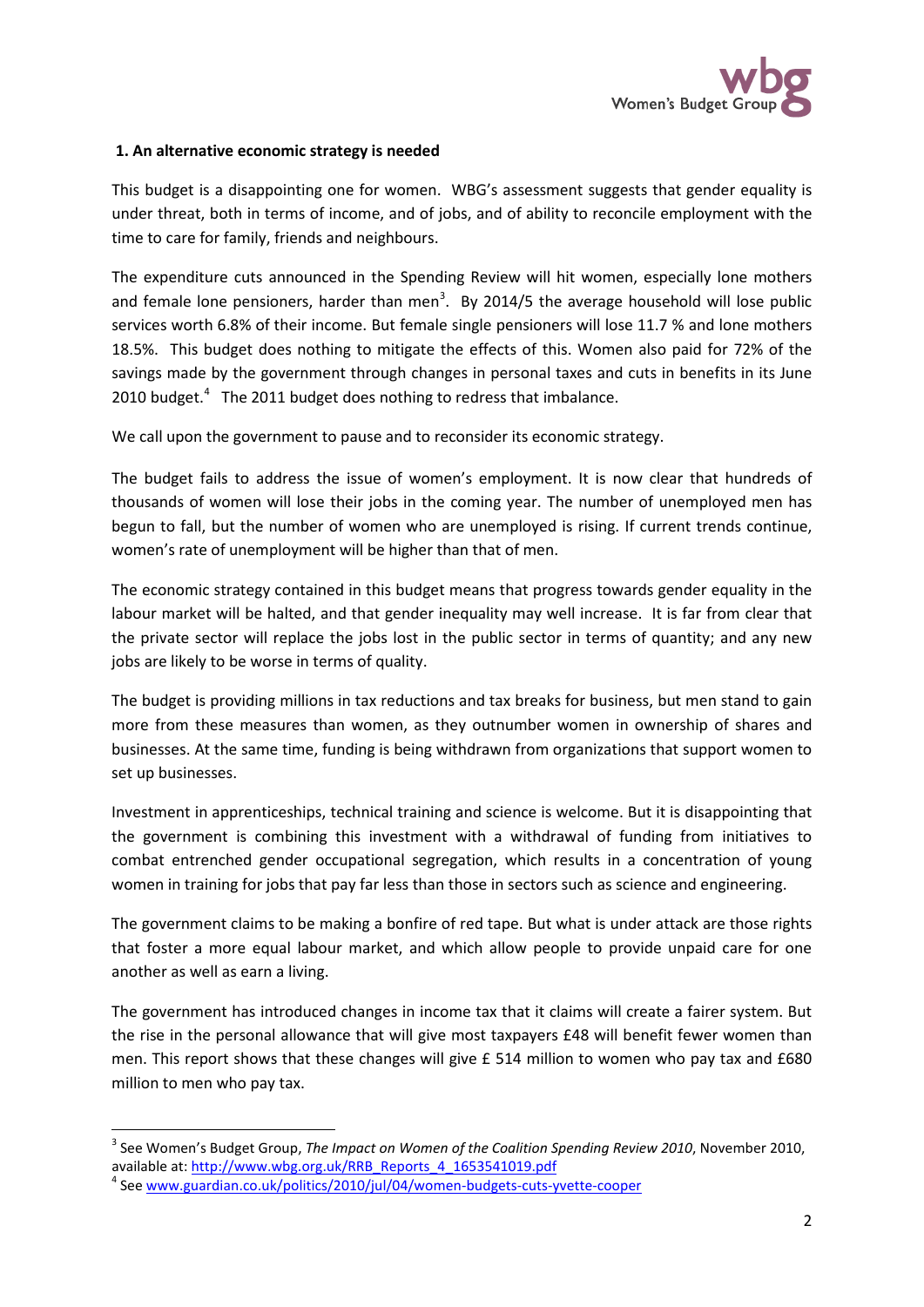

The rise in the personal allowance will do nothing to help the millions of people who earn less than this, of whom the majority are women. In 2009/10, 3,769,252 people had earnings below the threshold of £7475 - of these 73% were women. For mothers in this group, a more effective use of resources would be, for example, to raise Child Benefit, rather than a three year freeze as is currently being implemented.

Those "taken out of tax" will in the main actually gain less from this measure than higher earners<sup>[5](#page-2-0)</sup>. Moreover, some of the gains lower earners enjoy will be clawed back by changes in the way that National Insurance Contributions (NIC) thresholds are uprated to allow for price rises (switching from the Retail Price Index to the lower Consumer Price Index). Indeed 370,000 people earning between £7500 and £7900 will find that all the gain in 2011/13 is wiped out by their having to pay up to £[6](#page-2-1).25 extra NIC a year. <sup>6</sup> Most of these people will be women.

The personal allowance is being raised at the same time that welfare benefits and public services are being cut. This takes a lot away from the poorest and gives a small amount back to those in 'the middle'. The personal allowance rise does nothing to counteract the overall adverse cumulative impact of the measures introduced in the June 2010 Budget and the October Comprehensive Spending Review.

The Chancellor emphasised the benefits of his decision not to proceed with the fuel duty escalator, and to reduce fuel duty by one penny per litre. WBG analysis shows that the greatest gains, in cash terms, will go to working age couples without children, whereas the smallest gains will go to single women pensioners and single mothers.

WBG is concerned that the growth strategy put forward in the budget relies on growing personal indebtedness. New job creation in the private sector depends on growth of demand for the goods and services that businesses produce. The forecasts of the Office of Budget Responsibility reveal that the government is relying on people borrowing more to support demand. The Chancellor has frequently told the nation that it is wrong for the government to borrow more (to "max out" the government credit card, as he sometime puts it). But now it appears that his strategy for growth and jobs requires us to "max out" our own credit cards.

It cannot be the right strategy to rely on people borrowing more for consumption in order to support economic growth. Despite what the Chancellor has said, the government has not "maxed out" the national credit card. Public debt as a percentage of GDP is fact lower today than it was in the period from 1920 to 19[7](#page-2-2)0<sup>7</sup>. Moreover, the UK public debt is long term debt- it does not have to be paid back quickly. It is more like a mortgage used to buy a house than a credit card used to buy consumable goods. Government borrowing can be used to create assets for the future. The UK government can get far better terms and pay a far lower interest rate than those available to individuals - and it can invest in infrastructure, education and training, and care and health services that are needed for sustainable employment.

<span id="page-2-0"></span><sup>&</sup>lt;sup>5</sup> Because they will not earn enough to gain fully from the new personal allowance.<br><sup>6</sup> HM Treasury, *Budget 2011 (The Red Book)*, p.79

<span id="page-2-1"></span>

<span id="page-2-2"></span><sup>&</sup>lt;sup>7</sup> Victoria Chick and Ann Pettifor, *The Economic Consequences of Mr Osborne*, June 2010, www.debtonation.org.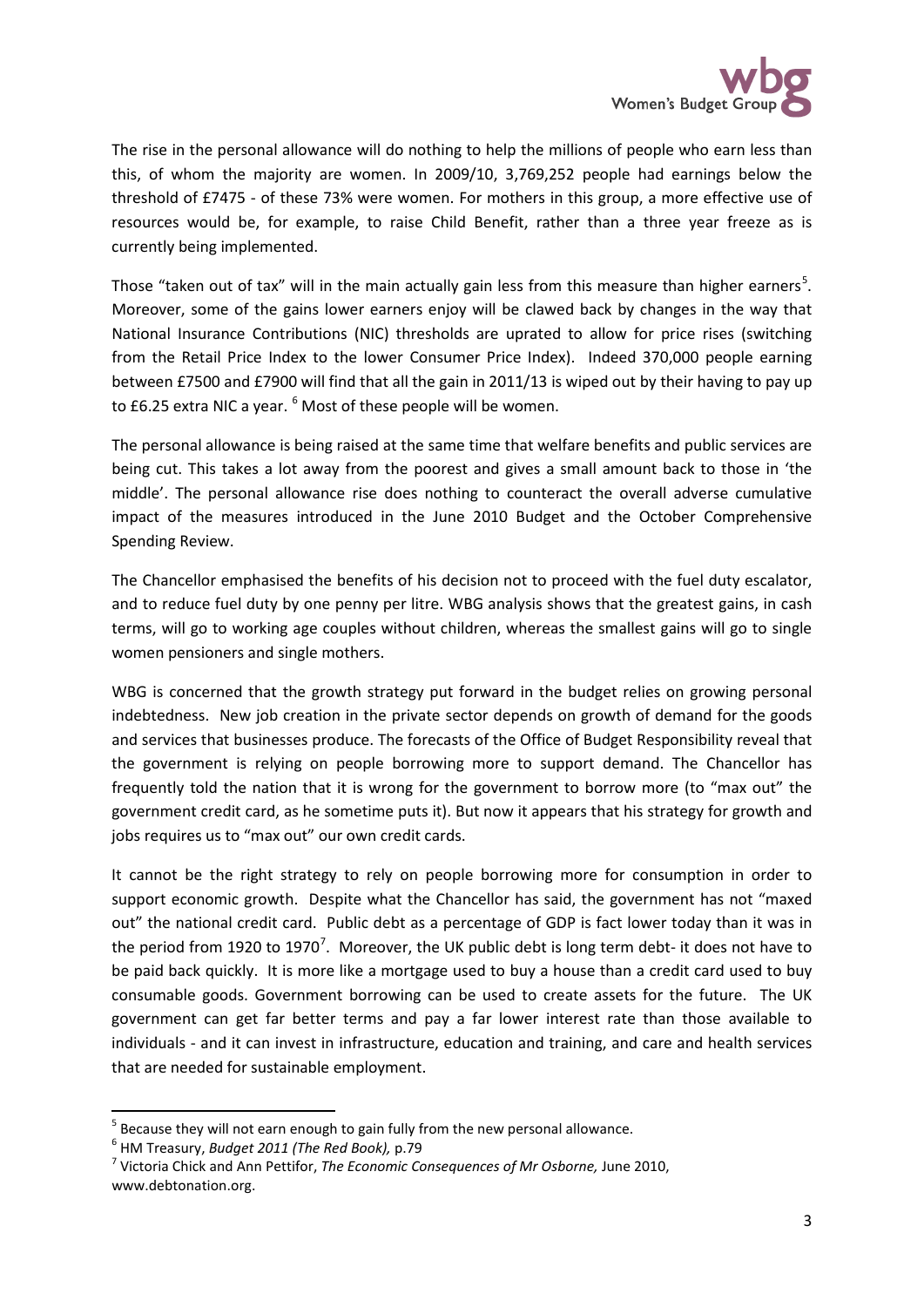

We call on the government to learn from the worsening indicators of employment and output, and to rethink its economic strategy, as it is rethinking its health service strategy. Appropriate public expenditure can support the creation of decent jobs and greater progression toward economic prosperity and equality. It should be evaluated according to a holistic understanding of efficiency that takes into account quality as well as quantity, and unpaid work as well as paid work. As any farsighted businessperson knows, what is cheapest in terms of financial costs today is not necessarily the most efficient in terms of building a sustainable future.

### **2. The government's gender impact assessment of budget measures**

Some assessment has been provided on the gender equality impact of some of the measures in the budget. We welcome this step forward. But the assessment is far from adequate and it says nothing at all about jobs.

The main budget document, *Budget 2011,* the so-called *Red Book*, does not contain any gender equality impact assessment. It follows the pattern of the *Red Book* for the June 2010 budget in providing, in Annex A, a comprehensive analysis of the impact on household income of changes in taxes, tax credits, benefits and spending on public services. While we have several reservations about the detail of the analysis, we welcome the continuation of this innovation. But we are disappointed that no attempt has been made to include a comparable analysis on gender equality impacts, distinguishing households by their gender characteristics. WBG, in partnership with Howard Reed of Landman Economics, pioneered this type of analysis in our response to the Comprehensive Spending Review.

The government has provided some equality impact assessment information for the tax measures contained in the budget in a new document, *Overview of Tax Legislation and Rates.* This is a step forward, but the assessment is limited to tax changes that affect individuals, on the grounds that businesses have no sex or race or age or dis/ability characteristics. This is misplaced - those who own and manage businesses have these characteristics, and they stand to benefit (or lose) income from these measures.

Some assessment is provided for tax measures that affect individuals, but it is superficial and at times completely misguided. For instance, the government assesses that one tax break for business investment will go to investors that tend to be "male, located in the South of England and have higher overall income levels." The judgement is that:

The changes to the scheme are not likely to change that position. We have no data to suggest that there will be impacts on other groups. From the data available therefore we do not think these changes will have a disproportionate impact.<sup>[8](#page-3-0)</sup>

Clearly the government's own data shows that this tax break will perpetuate existing patterns of inequality.

<span id="page-3-0"></span> <sup>8</sup> HMRC & HM Treasury, *Overview of Tax Legislation and Rates,* 23 March 2011 [\(http://www.hmrc.gov.uk/budget2011/overview.pdf\)](http://www.hmrc.gov.uk/budget2011/overview.pdf). p. A5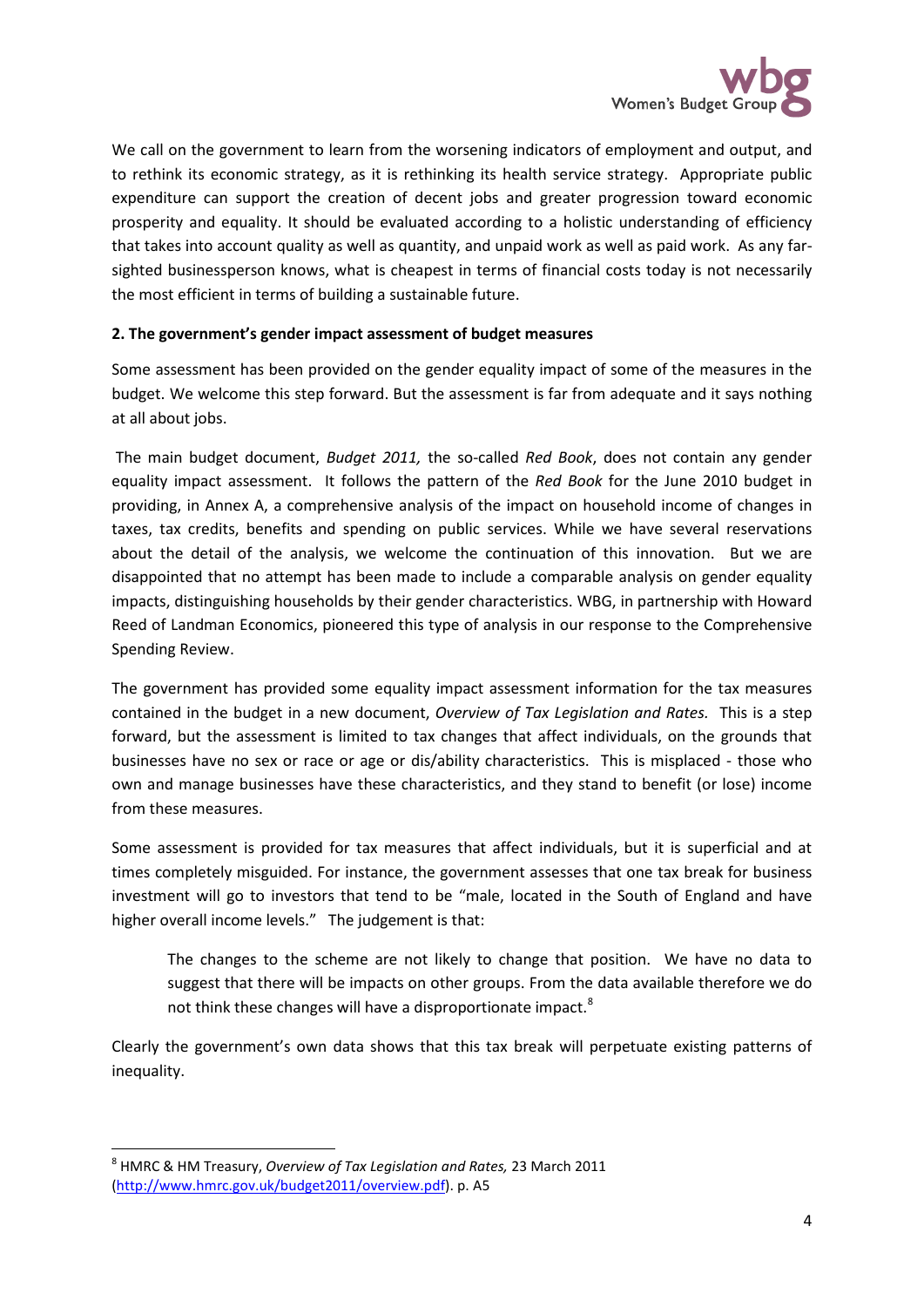

With respect to other measures, while the government recognizes that there will be differential impacts on the incomes of different groups, it provides no detail. It claims these impacts are outweighed by benefits from the impact on incentives, without proving evidence for this. For instance, the equalities impact assessment of the change in tobacco duties says:

Any change to tobacco products duty will have an equalities impact because of differences in smoking prevalence across gender, age and marital status. The proposed taxation change will raise revenue and discourage smoking. These benefits will outweigh any unintended effects on equality groups.<sup>[9](#page-4-0)</sup>

If there are benefits to raising tobacco tax through its impact on behaviour, then these benefits require a gender impact assessment just as much as the distributional effects on disposable income. Such benefits do not constitute an argument for not examining gender impact; knowing about the impact on behaviour of different groups can help to better achieve the intended effects of a measure.

The equalities impact assessment for the change in fuel duty says:

Motorists who drive the same car and drive the same number of miles should broadly be affected by the same amount. $^{10}$  $^{10}$  $^{10}$ 

An equalities impact statement of this measure should not just cover whether a measure is directly discriminatory, but also the extent to which it in practice impacts men and women differently because there are gender differences in car ownership and use. The fact that no mention is made of this in assessing fuel duty, whereas it is mentioned in assessing tobacco duty, suggest that there are no common standards in operation in determining equalities impacts.

We call upon the government to improve its capacity to conduct gender impact assessments; and to go beyond piecemeal analysis of each measure, and assess economic strategy as a whole from a gender equality perspective.

### **3. Impact on women's employment**

This budget was delivered against a background of worsening economic forecasts from the Office of Budget Responsibility. Growth was forecast to be lower in 2011, and slightly lower in 2012, than previously expected. Although Gross Domestic Product (GDP) was forecast to be slightly higher in 2013 and 2014 $^{11}$  $^{11}$  $^{11}$ , GDP levels would remain lower in 2015 than previously anticipated. Employment levels would be lower than previously forecast throughout the period, and average earnings would not recover to the levels predicted in November 2010 until 2014. Most seriously, unemployment is expected to be even higher than previously forecast, with the numbers of people claiming

<span id="page-4-0"></span> $\frac{9}{10}$  Ibid, p. A90<br> $\frac{10}{10}$  Ibid., p. A96

<span id="page-4-2"></span><span id="page-4-1"></span> $11$  The higher forecast for 2013 and 2014 is built into the way in which the OBR forecasting model works. It assumes that if growth slows in the short-term, it will speed up in the medium term, as there will be spare capacity in the economy.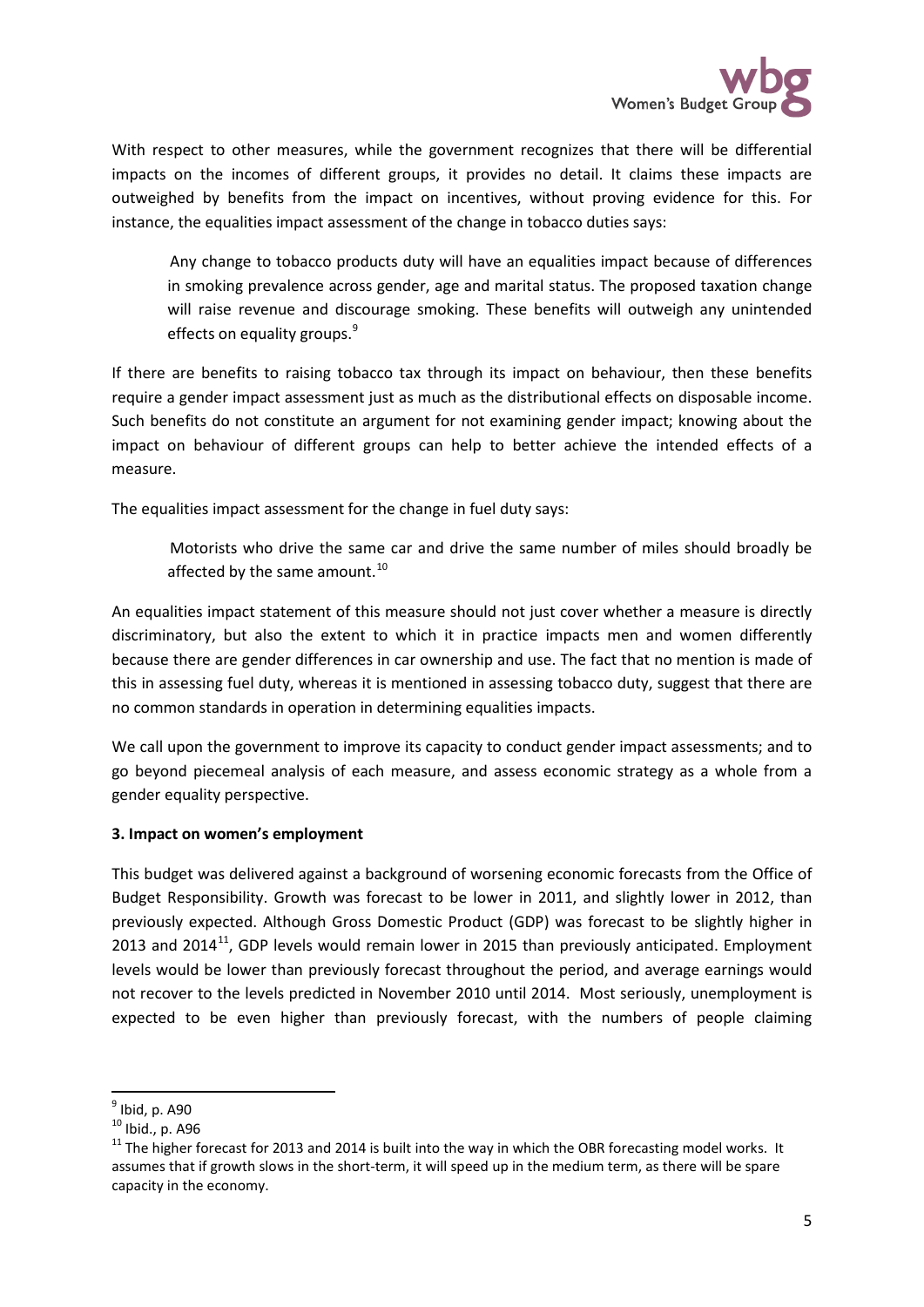unemployment benefit rising to 1.54 million in 2011, and remaining almost as high in 20[12](#page-5-0)<sup>12</sup>. Unemployment is forecast to rise from 8.0% in April 2010 to 8.2% in 2011, and to remain as high as 8.1% in 2012.

Unfortunately the OBR does not give any gender breakdown for employment in its forecast, so we do not have predictions for male and female unemployment. Nor has the Chancellor provided a gender impact assessment of the implications of the strategy for employment. Available evidence suggests that gender inequalities in the labour market will be worsened by the deficit reduction strategy. The Chancellor has not introduced any effective actions to mitigate the worsening impact of the deficit reduction strategy on existing gender inequalities in employment.

In the first phase of the economic crisis, men were losing jobs at a greater rate than women and the male unemployment rate rose to 8.6%, while for women it was 7.1%. But now it is women who are starting to lose their jobs at a greater rate. Over the three months to February 2011 the number of unemployed men has fallen slightly (by 31,000), but the number of women who are unemployed has risen by 14,000<sup>[13](#page-5-1)</sup>. This trend can also be seen in the 18-24 age group, with a 0.3 percentage points fall in the rate of unemployment for men, but a much larger 1.6 percentage points rise for women<sup>[14](#page-5-2)</sup>. Whilst unemployment is devastating for anyone, regardless of their gender, access to the jobs market has been the single greatest factor in securing economic autonomy for women and has hence been instrumental in reducing economic inequality between women and men. Any significant reduction in the numbers of women in employment threatens to undermine progress in reducing this gap, which still persists today.

If current trends continue, we could expect unemployment rates to become higher for women than men, both overall and for the young. Moreover, there is every reason to expect that the rise in women's unemployment will accelerate, owing to their concentration in the public sector, from which most of the predicted job losses are expected to come. If unemployment begins to fall, any new jobs will be coming from the private sector, which has a tendency to hire men in greater proportions than women.

The budget means that women continue to be asked to contribute more to this government's method of cutting the deficit, experiencing a greater impact of cuts in public services, not only as users of these services, but also as providers of these services . These effects are connected. On average, women lose more from public service cuts than men because women tend to be poorer and thus more dependent on those services - often because they have taken on caring roles and responsibilities that have reduced their earnings capacity. In addition, women are more likely to make up for the loss of public services to themselves and their families through their own unpaid work, sometimes having to give up their own employment opportunities to do so - for example, when childcare or after school care services are no longer available.

<span id="page-5-0"></span> <sup>12</sup> See Office For Budget Responsibility, *Economic and Fiscal Outlook 2011*, Table 1.1, p. 8, available at [http://cdn.budgetresponsibility.independent.gov.uk/economic\\_and\\_fiscal\\_outlook\\_23032011.pdf](http://cdn.budgetresponsibility.independent.gov.uk/economic_and_fiscal_outlook_23032011.pdf)<br>
<sup>13</sup> http://www.statistics.gov.uk/cci/nugget.asp?id=12

<span id="page-5-1"></span>

<span id="page-5-2"></span> $14$  See TUC, 'TUC analysis: women in the labour market', available at: <http://www.tuc.org.uk/extras/womenconference.pdf>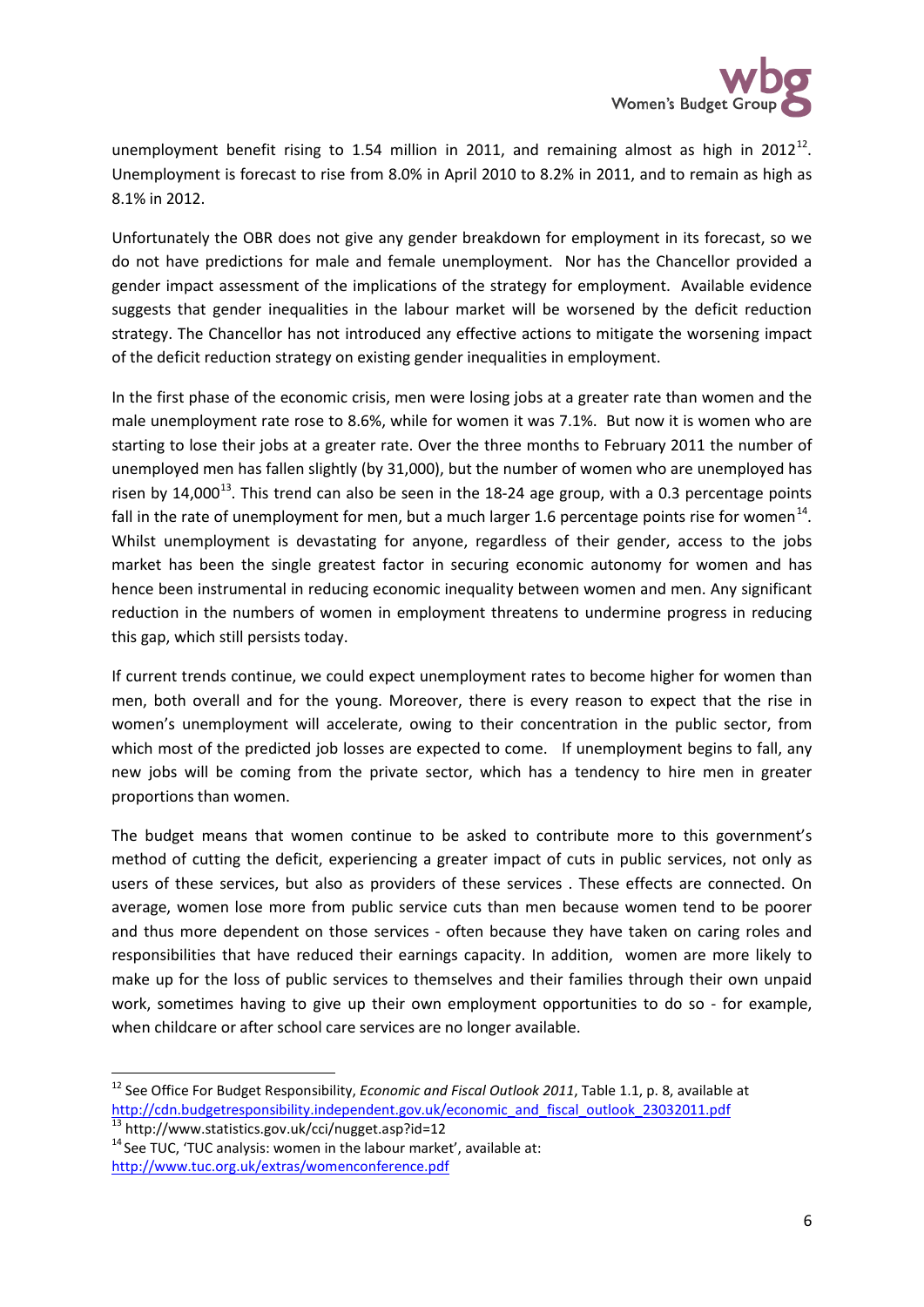

This also explains why women's work is concentrated in jobs providing public services. It was the growth of statutory care services that enabled many women to enter paid employment – unsurprisingly, it was often women who were recruited into jobs providing such services. Moreover, public sector employment practices became more sensitive to the caring responsibilities of its workforce, and so women remained in such jobs.

In comparison, private sector employment tends to be less flexible with respect to caring responsibilities, with a far larger gender pay gap than that in the public sector (20.8% in the private sector compared to 11.6% in the public sector<sup>[15](#page-6-0)</sup>). Not surprisingly, the private sector workforce is male dominated. Any growth in private sector employment may not therefore benefit women, either in terms of the number of jobs provided, nor their quality, and will not replace what they will lose from the public sector.

The government claims that the imposition of the public sector pay freeze will mean fewer jobs would be lost than without this measure. Thus, those women who keep their public sector jobs are being expected to pay for them in lower wages - in those parts of the public sector that have been relatively sheltered from major cuts, 73% of those subject to the pay freeze are women<sup>[16](#page-6-1)</sup>. This will inevitably increase the gender pay gap.

Further, as the WBG showed in its response to the Spending Review, the particular pattern of job losses in the public sector is likely to increase the public sector pay gap. Sectors where cuts are deeper are those where gender inequalities are somewhat less<sup>[17](#page-6-2)</sup>. As a result, overall gender inequalities in the public sector could increase through these cuts. Since the gender pay gap is worse in the private than the public sector, any shift in employment from the public to the private sector will make the overall gender pay gap wider.

However, it is far from sure that many new private sector jobs will be created. To create enough jobs, the economy will need to grow. This budget was announced as a budget for growth. However, the OBS forecast that there would no significant effects on growth or employment from those budget measures about which they had enough timely information to consider. The OBR judges that the effects of those that they were not able to include, such as cuts in corporation tax and fuel duty, "would be minimal"<sup>[18](#page-6-3)</sup>.

We call upon the government to reconsider the depth and speed of the expenditure cuts, and to recognize the role of public spending in supporting economic growth and employment creation, and creating the conditions for more progress towards gender equality.

<span id="page-6-0"></span> <sup>15</sup> Office of National Statistics, *2009 Annual survey of hours and earnings*.

<span id="page-6-1"></span><sup>16</sup> UK Women's Budget Group, *The Impact on Women of the Coalition Spending Review 2010,* November 2101, Table1, p. 13. [www.wbg.org.uk](http://www.wbg.org.uk/)<br><sup>17</sup> UK Women's Budget Group, *The Impact on Women of the Coalition Spending Review 2010,* November 2101,

<span id="page-6-2"></span>Table 2, p. 13. [www.wbg.org.uk](http://www.wbg.org.uk/)<br><sup>18</sup> See Office for Budget Responsibility, *Economic and Fiscal Outlook 2011*, p. 3, available at

<span id="page-6-3"></span>[http://cdn.budgetresponsibility.independent.gov.uk/economic\\_and\\_fiscal\\_outlook\\_23032011.pdf](http://cdn.budgetresponsibility.independent.gov.uk/economic_and_fiscal_outlook_23032011.pdf)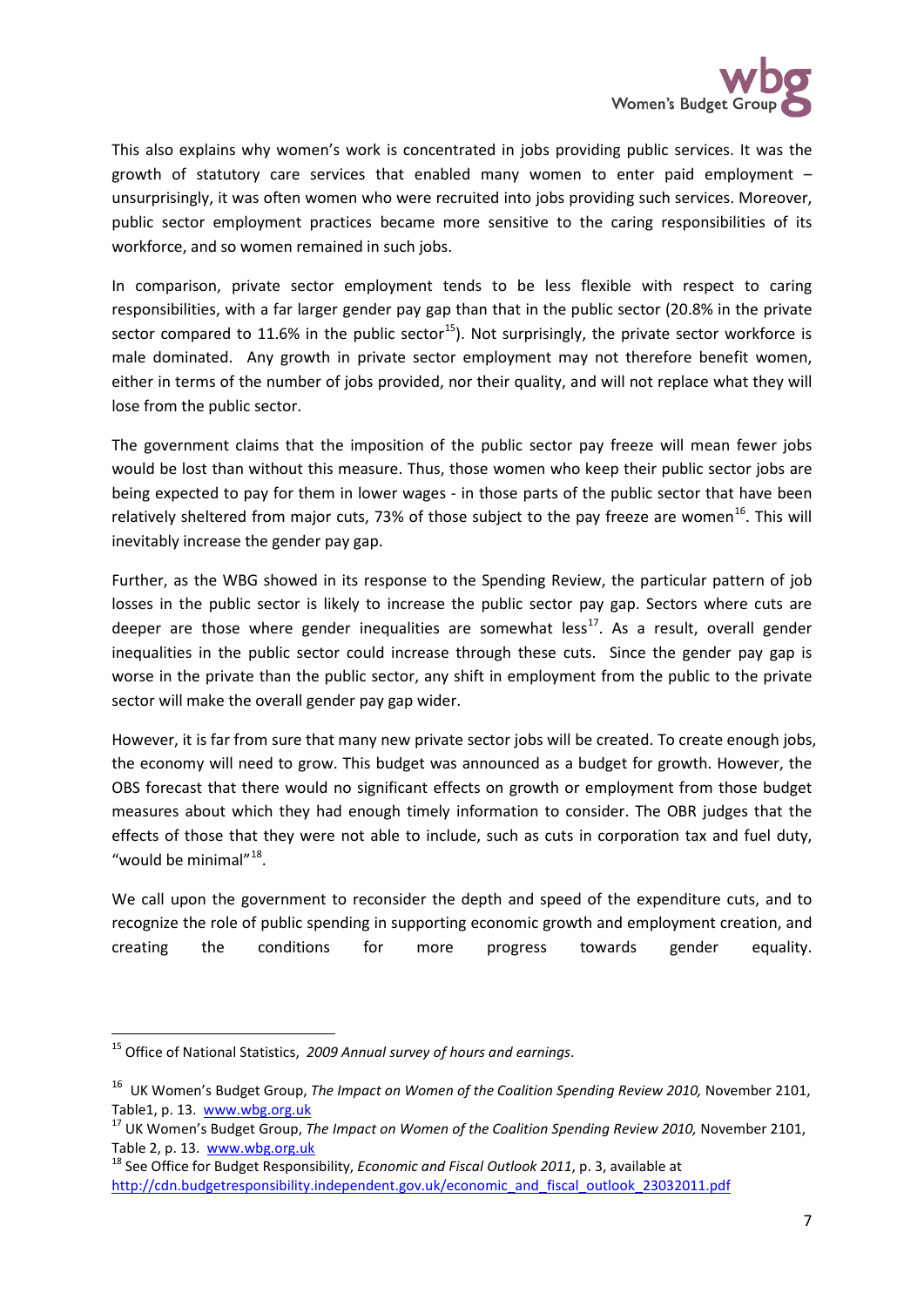

### **4. Reduced tax for businesses**

The aim of the budget is to "create the most competitive tax system in the G20 $^{\prime\prime}$ <sup>[19](#page-7-0)</sup>. It is assumed that this will support economic growth via incentives for investment and enterprise. Some of the measures refer to reductions in taxes on profits of businesses, and some to reductions in taxes on incomes of individuals that invest in businesses. We welcome improvements in the administration of taxes, but we are sceptical that reduction of business taxes is a key factor in promoting economic growth and job creation. We note that some of the European economies that have recovered well from the crisis, such as Germany, have not achieved this success by competing to reduce business taxes. German businesses pay corporation tax at 29.4%.<sup>[20](#page-7-1)</sup>

Moreover, tax is only one of the factors that companies consider in investing and creating jobs. A growing market for what they sell is also important. The tax reduction measures mean less revenue for the government. If this revenue had been collected, it could have been spent on public services and sustained public sector employment. This would have helped support the market for the goods and services that businesses produce.

Annex A of the *Overview of Tax Legislation and Rates* provides systematic information about the expected impact of the tax measures, including the equalities impact. We welcome this innovation, but we are concerned that the government regards taxes on businesses to have no equalities impact, citing businesses as corporate entities that do not have a sex or an ethnicity. Only taxes on individuals are considered to have an equalities impact. This ignores gender and ethnic differences in ownership of businesses and of shares. We call upon the government to extend equalities impacts to business taxes.

### *Reduction in corporation tax*

The budget announced a reduction of a further 1 % in the main rate of corporation tax. From April 2011, the rate will be reduced from 28% to 26%, and by 2014 it will be 23%. This will cost a total of £4220 million, over the period 2011/12 to 2015/16. We conclude that there are better ways of spending this money. The reduction in corporation tax mainly benefits large and medium companies, as only a minority of small businesses pay corporation tax at the main rate. The immediate beneficiaries will the owners, shareholders and senior managers of corporations, as more profit will be available for distribution as dividends and bonuses.

The equalities impact provided in the *Overview of Tax Legislation and Rates* is as follows:

This measure concerns the taxation of the body corporate which is a non-gender/race specific entity in law. As such it is very unlikely that there will be any impact on equality.<sup>[21](#page-7-2)</sup>

<span id="page-7-0"></span><sup>&</sup>lt;sup>19</sup> Budget Statement by the Chancellor of the Exchequer, [http://www.hm](http://www.hm-treasury.gov.uk/2011budget_speech.htm)[treasury.gov.uk/2011budget\\_speech.htm](http://www.hm-treasury.gov.uk/2011budget_speech.htm)

<span id="page-7-1"></span> $\frac{20}{20}$  Financial Times, Budget 2011, March 24, p.6. This takes into account both federal corporation tax and corporation tax at state level.

<span id="page-7-2"></span><sup>21</sup> HMRC & HM Treasury, *Overview of Tax Legislation and Rates,* 23 March 2011, p. A40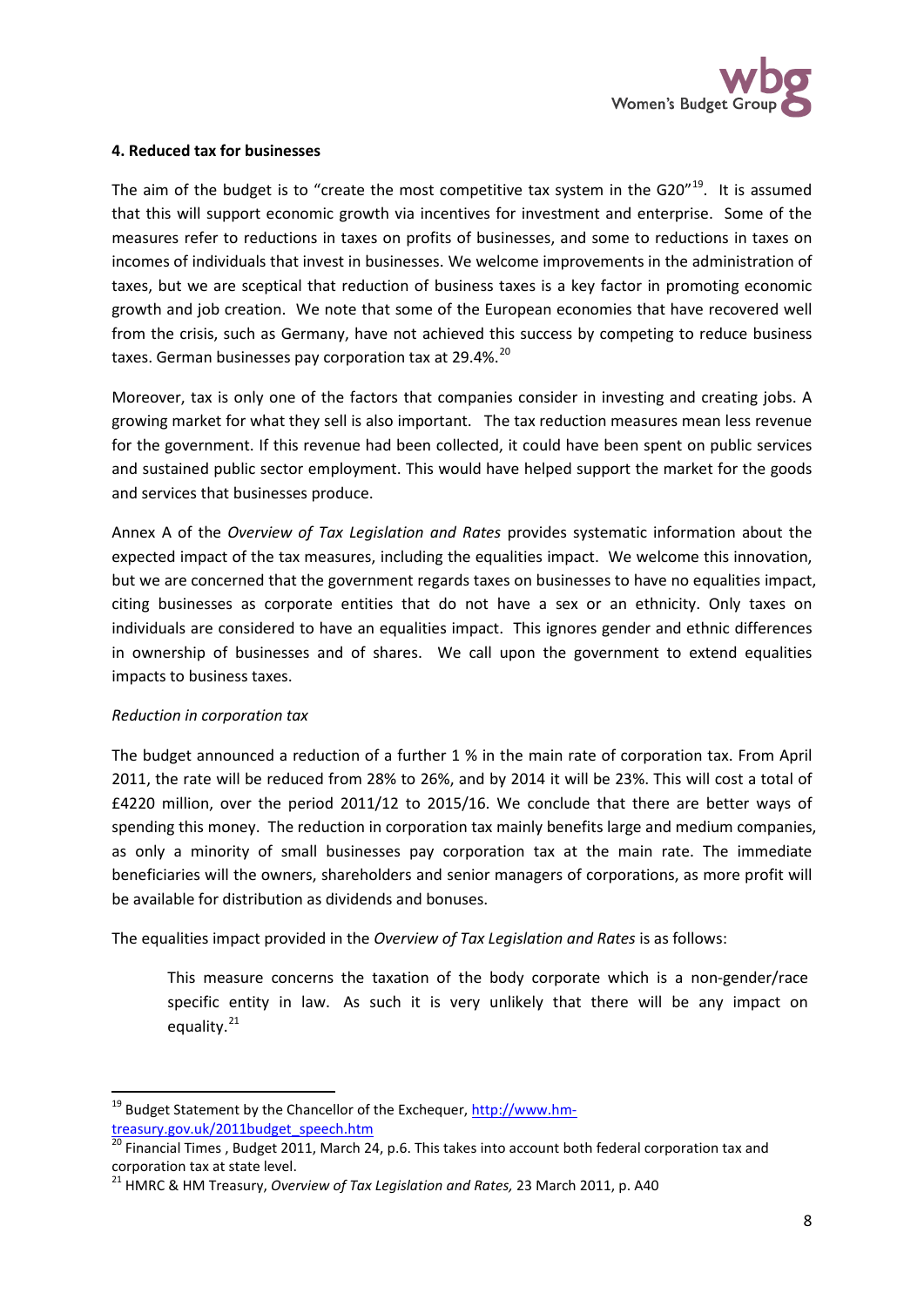

This ignores the fact that considerably fewer women than men hold shares, are senior managers, or owners of businesses. For instance, in 2010 women made up only 12.5% of the members of the corporate boards of the FTSE  $100^{22}$ . This is up from 9.4% in 2004 – the Equalities and Human Rights Commission has estimated that at this rate of change, it will be over 70 years before we see gender balanced board rooms in the UK's largest 100 companies<sup>[23](#page-8-1)</sup>. Women now occupy just 242 of the 2,742 board seats of FTSE 350 companies. Across the FTSE 250, just 7.8% of directorships are held by women – equating to 154 compared to 1,812 male directorships. Only 2% of chairs of FTSE 100 companies are women<sup>[24](#page-8-2)</sup>. Given the predominance of men at senior levels of corporate management, reductions in corporate tax liability can be expected to benefit more men than women.

The government will also reduce the tax liability of corporations by introducing new rules on the treatment of companies based in UK with branches overseas. Previously an overseas branch paid corporation tax in the country where it was located; if after-tax profits were then transferred to UK, they would be taxed at the difference between the overseas tax rate and the UK tax rate. These rules are changing, so that companies with branches in other countries will now pay no corporation tax at all on profits generated by their foreign branches. This will make the UK and Switzerland the only two countries in the world that allow money passing through branches in tax havens to remain untaxed on arrival in the UK. In addition, the UK will become the only country in the world which allows businesses to continue to claim the expenses of funding its foreign branches against tax it pays in the UK.<sup>[25](#page-8-3)</sup>

This needs to be taken into consideration when evaluating the claims of the Chancellor that he will raise £1billion a year through tackling tax avoidance. Tax avoidance cost HMRC £14billion in 2008. Tax expert, Richard Murphy, claims that £1billion is a tokenist amount, and simply the figure that every Chancellor cites. He argues that it would be reasonable to expect £20billion to be raised instead<sup>[26](#page-8-4)</sup>. We call upon the government to ensure that corporations make a much bigger contribution to the costs of sustaining a more equal and caring society.

### *Tax breaks to support small and medium businesses*

The government is also introducing new tax breaks to support investment in small and medium size businesses. Previously, the Enterprise Investment Scheme (EIS) allowed individuals investing in shares in businesses with less than 50 employees to benefit from income tax relief on 20% of the amount they invest. The amount of income tax relief will rise to 30% and the size of firm will rise to include those with up to 250 employees.

An assessment of the equalities impact of this measure is provided in Annex A of the *Overview of Tax Legislation and Rates*. It states that about 10,000 individuals invested through the EIS in 2008/9, the last year for which figures are available. It notes that:

<span id="page-8-0"></span><sup>&</sup>lt;sup>22</sup> *Women on Boards*, Department for Business, Innovation and Skills, 2010, p. 3, available at:<br>http://www.bis.gov.uk/assets/biscore/business-law/docs/w/11-745-women-on-boards.pdf

<span id="page-8-2"></span>

<span id="page-8-4"></span><span id="page-8-3"></span>

<span id="page-8-1"></span><sup>&</sup>lt;sup>23</sup> Equality and Human Rights Commission, *Sex and Power*, 2008, p. 3<br><sup>24</sup> Ibid., p. 11<br><sup>25</sup> George Monbiot, [www.monbiot.com/2011/02/07/a-corporate-coup-detat/](http://www.monbiot.com/2011/02/07/a-corporate-coup-detat/)<br><sup>26</sup> Richard Murphy, Tax Research UK, quoted in *The Guardia*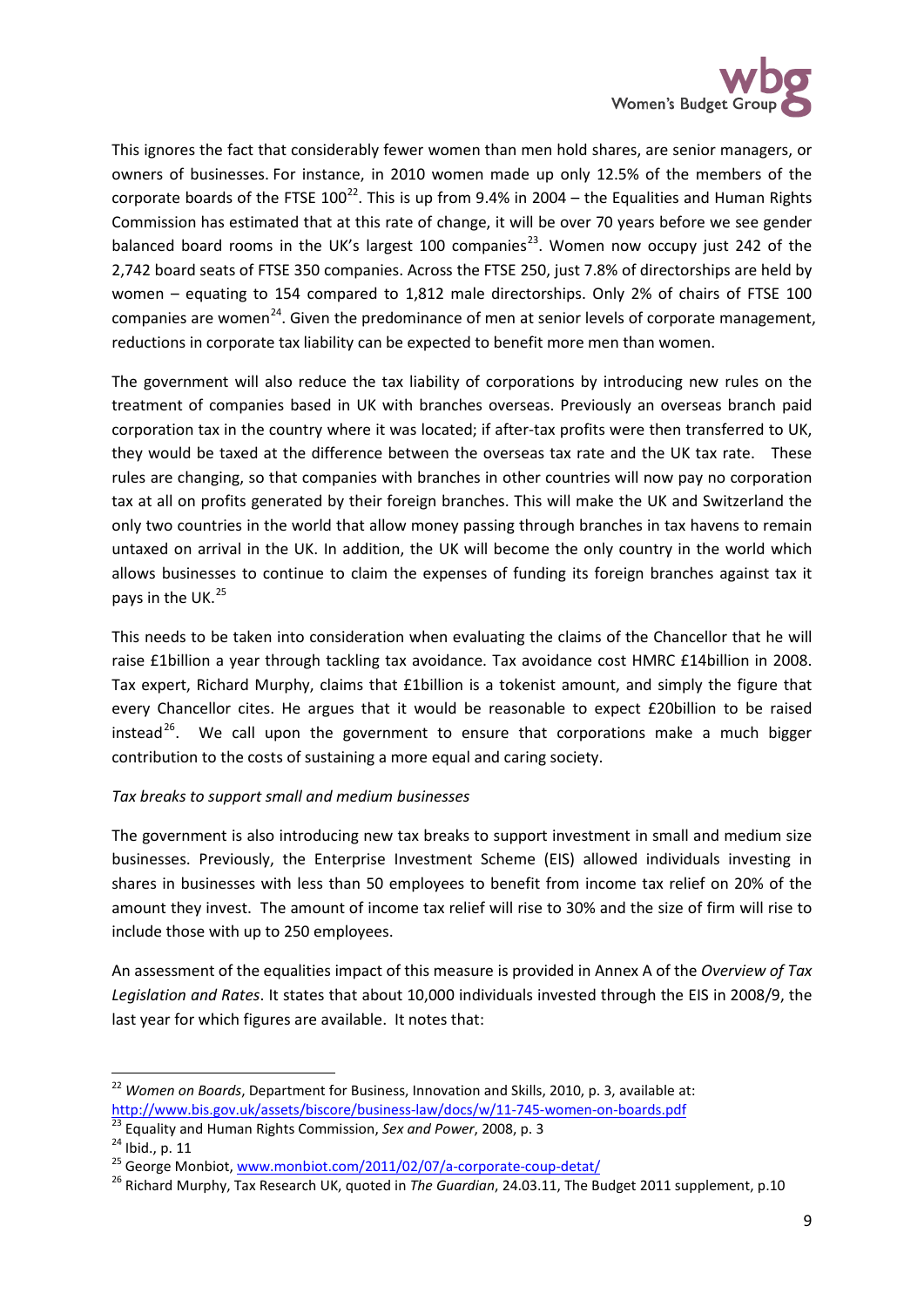

EIS and VCT investors tend to be male, located in the South of England and have higher overall income levels. The changes to the scheme are not likely to change that position. We have no data to suggest that there will be impacts on other groups. From the data available therefore do not think these changes will have a disproportionate impact.<sup>[27](#page-9-0)</sup>

This seems a very strange conclusion to draw. What the data clearly shows is that high income men in the South of England will disproportionately benefit from this tax break. The fact that this tax break perpetuates an unequal distribution of the tax reduction is a key aspect of its equalities impact. No evidence is provided on which businesses are likely to benefit if the tax break leads to more investment.

A further tax break is provided to encourage small and medium sized enterprises to invest in research and development. The equalities impact statement states:

This change only affects companies involved in research and development and not individuals. It is therefore considered that these proposals have no significant impacts on age, race, disability, or gender equality. $^{28}$  $^{28}$  $^{28}$ 

This reflects a misunderstanding that runs throughout the government's assessment of changes in corporate taxes. Though the immediate impact is on businesses, there will be knock-on effects on individuals through impacts on employment and on incomes from ownership of businesses, including the ownership of shares.

To conduct an adequate gender equality impact of measures to support small and medium enterprises, we need to know the gender distribution of employment by size of firm, and the gender distribution of business ownership. There is not much difference in the distribution of male and female employees by size of firm, as the Table 1 shows.

However, there are gender differences in business ownership, such that men are disproportionately likely to benefit from tax breaks that lead to increases in business profits. There are comparatively few solely women-owned businesses in the UK. Table 2 shows that most SME employers were owned by men, or led by a management team with a majority of men.

<span id="page-9-1"></span><span id="page-9-0"></span><sup>&</sup>lt;sup>27</sup> HMRC & HM Treasury, *Overview of Tax Legislation and Rates*, 23 March 2011, p. A5<sup>28</sup> Ibid., p. A50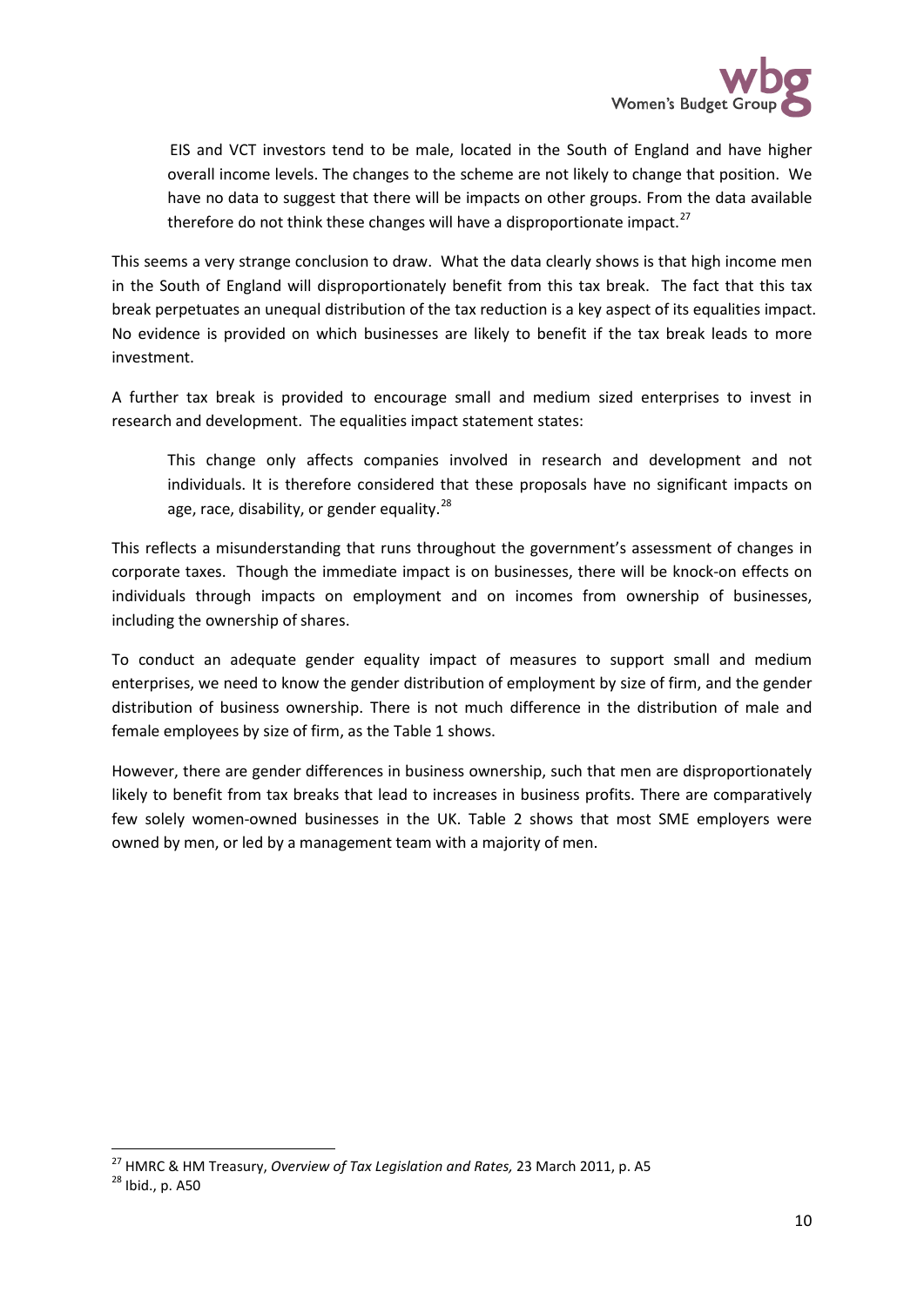

### **Table 1:**

### **Distribution of men and women by size of firm**

|                | <b>Men</b> | Women | All  |
|----------------|------------|-------|------|
| $\leq$ 10      | 21%        | 21%   | 21%  |
| btw 10 and 250 | 54%        | 55%   | 54%  |
| $>=250$        | 25%        | 24%   | 25%  |
| All            | 100%       | 100%  | 100% |

### **Male and female shares of employment by size of firm**

|                | Men | Women | All  |
|----------------|-----|-------|------|
| $\leq$ 10      | 51% | 49%   | 100% |
| btw 10 and 250 | 51% | 49%   | 100% |
| $>=250$        | 52% | 48%   | 100% |
| All            | 51% | 49%   | 100% |

Source: WBG using data from Quarterly Labour Force Surveys (April 2009 – March 2010)

#### **Table 2: Business leadership by gender: 2006/7 and 2007/8**

| <b>Business Leadership</b>                                                 | 2007/08 | 2006/7 |
|----------------------------------------------------------------------------|---------|--------|
|                                                                            | %       | %      |
| Majority-led by women                                                      | 14      | 14     |
| <b>Equally-led</b>                                                         | 24      | 26     |
| At least 50 per cent female leadership (majority-led by women and equally) | 39      | 40     |
| Women in a minority                                                        | 8       | 7      |
| <b>Entirely male-led</b>                                                   | 53      | 52     |

Source: *Annual Small Business Survey (ASBS) 2007/8*, Matthew Williams & Marc Cowling, Institute for Employment Studies, available: [http://www.bis.gov.uk/policies/enterprise-and-business-support/analytical](http://www.bis.gov.uk/policies/enterprise-and-business-support/analytical-unit/research-and-evaluation/cross-cutting-research)[unit/research-and-evaluation/cross-cutting-research](http://www.bis.gov.uk/policies/enterprise-and-business-support/analytical-unit/research-and-evaluation/cross-cutting-research)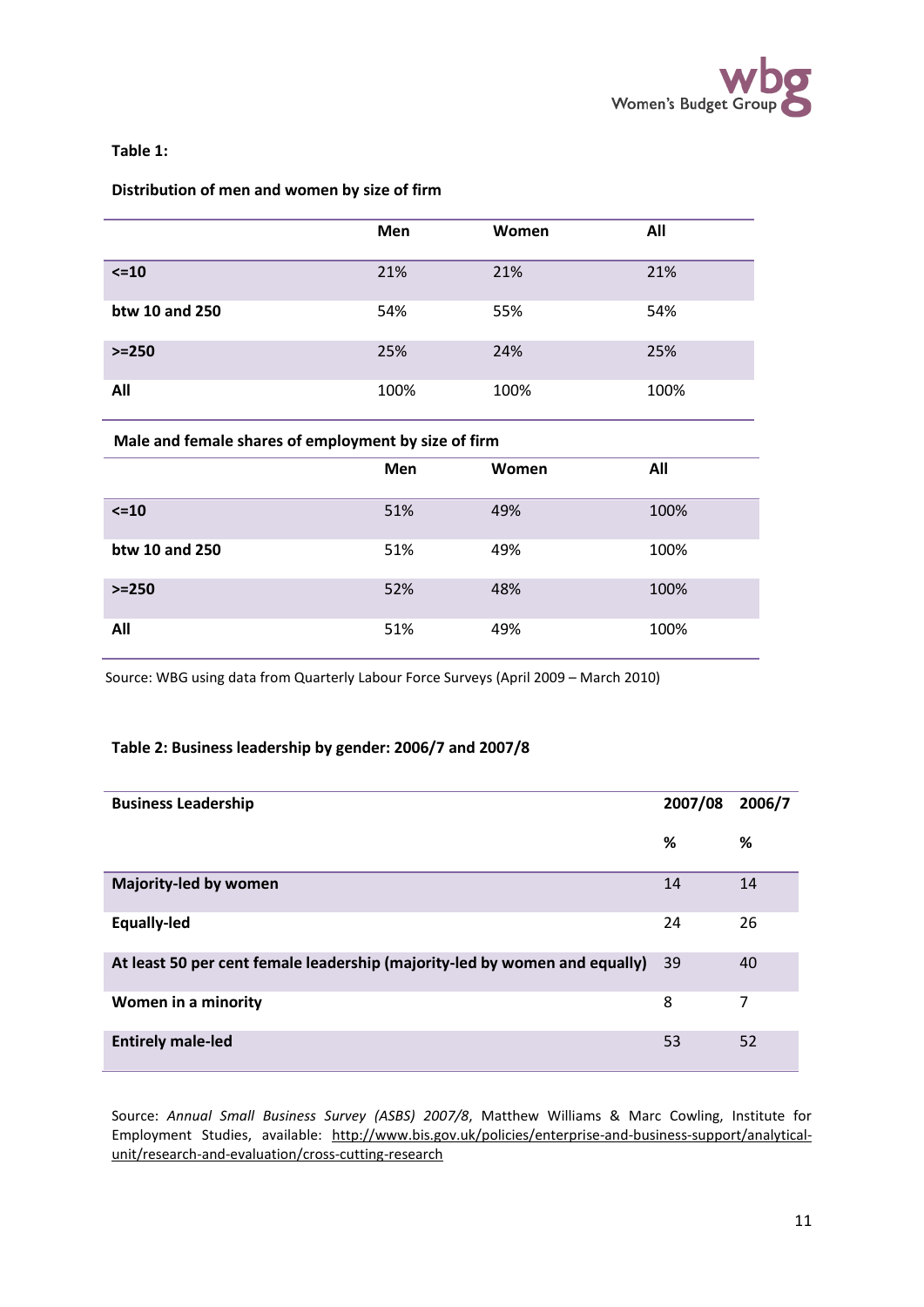

The ASBS survey also documents that women-led businesses tend to be smaller than other businesses – 90% of women-led SMEs were micro businesses, compared to 83% of those not led by women. Tax breaks do not help firms that are too small to pay tax, so have the potential to exacerbate the already pronounced gap in male and female new venture and business creation<sup>[29](#page-11-0)</sup>.

In the past there has been government support to enable more women to start up businesses, but expenditure cuts are starting to reduce this. WEETU (Women's Employment, Enterprise & Training Unit), based in Norwich, received a 50% cut to its Local Enterprise Growth Initiative. This cut threatens the survival of WEETU which - founded in 1987 - was one of the first independent voluntary organisations offering support for women to take control of their economic lives with free support for business start ups and training in employment, IT, personal development and money management skills.

In any case, new tax breaks are unlikely to compensate for the main problem facing small and medium enterprises: lack of customers. If small and medium enterprises are going to create more jobs, they need expanding markets. But the Office of Budget Responsibility forecasts lower consumer spending and lower business investment, as well as lower government expenditure. Some small and medium businesses will be able to find overseas customers, but for the majority, demand prospects are not encouraging.

We recommend that the government places more emphasis on ensuring that there is a thriving market for the products of small and medium enterprises; and to increase rather than reduce support for women to start small businesses.

### **5. Regulations**

The government boasts of a bonfire of red tape to enable businesses to expand. In the Budget it dropped proposals for regulations that, it claimed, would have otherwise cost business over £350 million per year. This includes not extending the right to request time to train to businesses with less than 250 employees; and not introducing dual discrimination rules that would have allowed an individual to bring a combined claim (e.g. age and gender, race and gender). The Budget also announced a "moratorium" exempting businesses employing less than ten people and new business start-ups from any new domestic regulation for three years from the 1st April 2011<sup>[30](#page-11-1)</sup>.

But what the government calls red tape for business are the rights of millions of women and men. Improved employment rights have helped huge numbers of women – old, young and mothers - to enter the workforce. These rights remain indispensable to the large numbers of women who are now required to enter the workforce or are moving into employment in the private sector. From April 2011 mothers will be expected to return to paid employment as soon as their youngest child is five years old. Table 3 shows the number of men and women in workplaces of different sizes.

<span id="page-11-0"></span><sup>&</sup>lt;sup>29</sup> GEM GLOBAL Women's Report 2007, p. 10, available:

<span id="page-11-1"></span>[http://www.gemconsortium.org/about.aspx?page=special\\_topic\\_women](http://www.gemconsortium.org/about.aspx?page=special_topic_women) <sup>30</sup> HM Treasury, *Budget 2011*, p. 3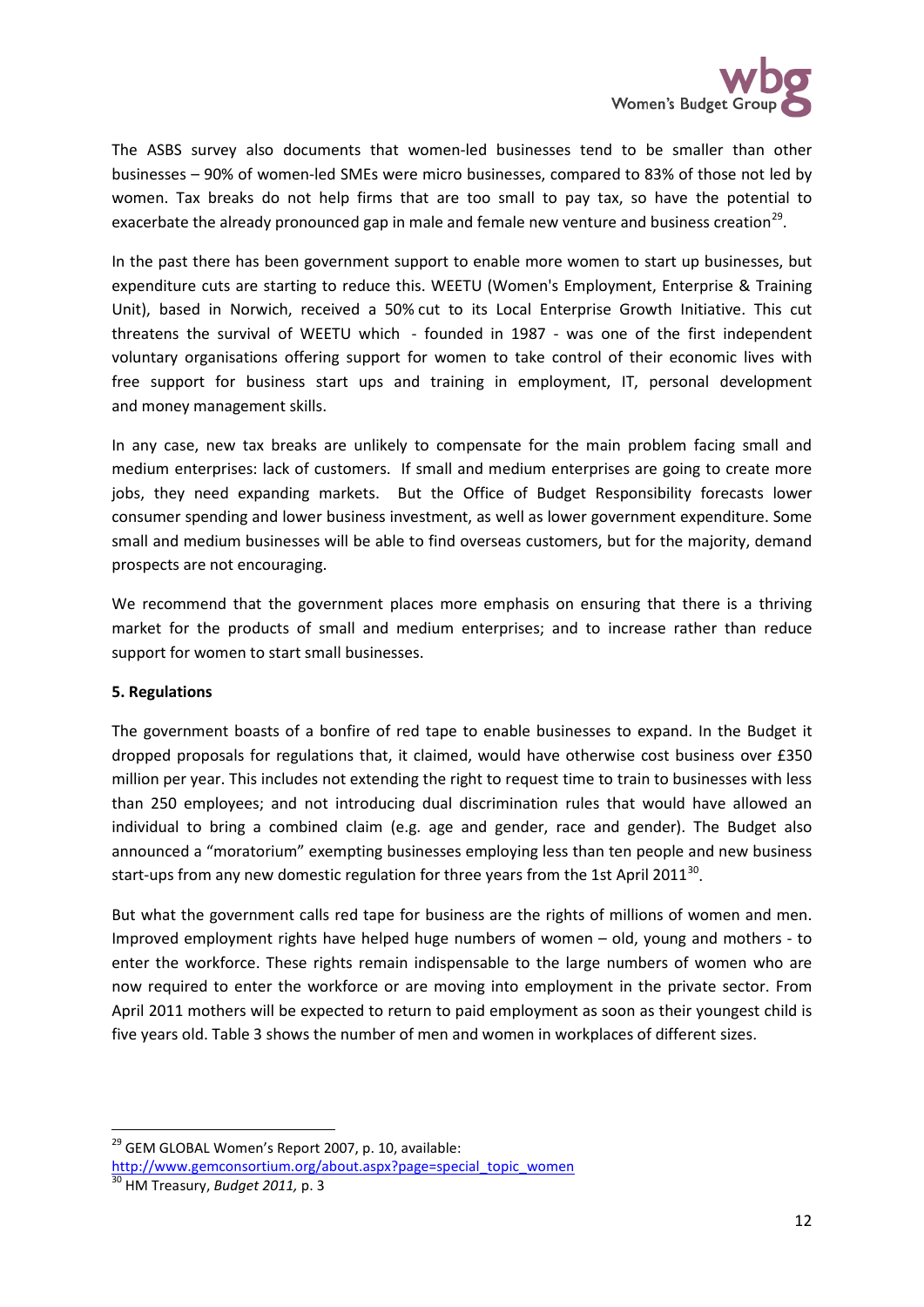|                       | Men        | Women      | All        |
|-----------------------|------------|------------|------------|
| $\leq 10$             | 2,742,085  | 2,600,294  | 5,342,379  |
| <b>Btw 10 and 250</b> | 6,982,461  | 6,797,405  | 13,779,866 |
| $> = 250$             | 3,317,245  | 3,002,863  | 6,320,108  |
| All                   | 13,041,791 | 12,400,562 | 25,442,353 |

**Table 3: Number of employees by size of workplace and gender**

Source: WBG using data from Quarterly Labour Force Surveys (April 2009 – March 2010)

There is no equality impact statement in the HM Treasury and Department for Business, Innovation and Skills joint document *The Plan for Growth[31](#page-12-0)*, published alongside the Budget. Under the moratorium exempting micro and start-up businesses from new domestic regulation for three years from 1 April 2011, there is a statement that "impacts on equality will be taken in to account when making decisions on whether to exempt micro businesses". But this is just in "exceptional instances, and only where there is a compelling argument"  $32$ . Thus there is a recognition that gender, and other equality impacts might need to be assessed but only '"in exceptional cases". This is to misunderstand the point of equality impact assessments, namely to help uncover such impacts, including where they are inadvertent. By definition, checking for the inadvertent will be inadequate if it is only to be done in those exceptional circumstances where an equality impact is suspected.

But there are clear gender impacts of the Government's measures. The Government is not extending the right to request time to train to employees in businesses with less than 250 employees. This will affect the 19 million men and women who work in firm which employs fewer than 250 people. It is at odds with the Chancellor's ambition to create a more skilled workforce to boost Britain's competitiveness. It will particularly affect women, who are more likely to take time out from employment, change careers over a life course and need training opportunities. It will also hinder attempts to improve the quality of care services provided by the private sector. Social care jobs (over 90% of which are held by women) are now found almost entirely in businesses in the private-for profit sector, and many are still small workplaces. As the annual reports of the Care Quality Commission (and the former Commission for Social Care Inspection) have consistently shown, compared with the public and voluntary sectors, workers in the private sector get far less supervision in general, and little or no time and support to train in particular.

The Government is also not bringing forward the dual discrimination rules which would have allowed an individual – for example a black woman who has experienced discrimination on the grounds of sex and race - to bring a combined claim of direct discrimination, rather than two separate claims.

The Government is still consulting on whether to extend the right to request flexible employment to all employers. Given the moratorium on new domestic legislation for micro businesses and start ups there is a danger that if introduced, it would not genuinely apply to "all". The almost five and half

<span id="page-12-1"></span><span id="page-12-0"></span><sup>&</sup>lt;sup>31</sup> Available a[t http://cdn.hm-treasury.gov.uk/2011budget\\_growth.pdf](http://cdn.hm-treasury.gov.uk/2011budget_growth.pdf)<br><sup>32</sup> HM Treasury and Department for Business, Innovation and Skills, *Plan for Growth*, p. 52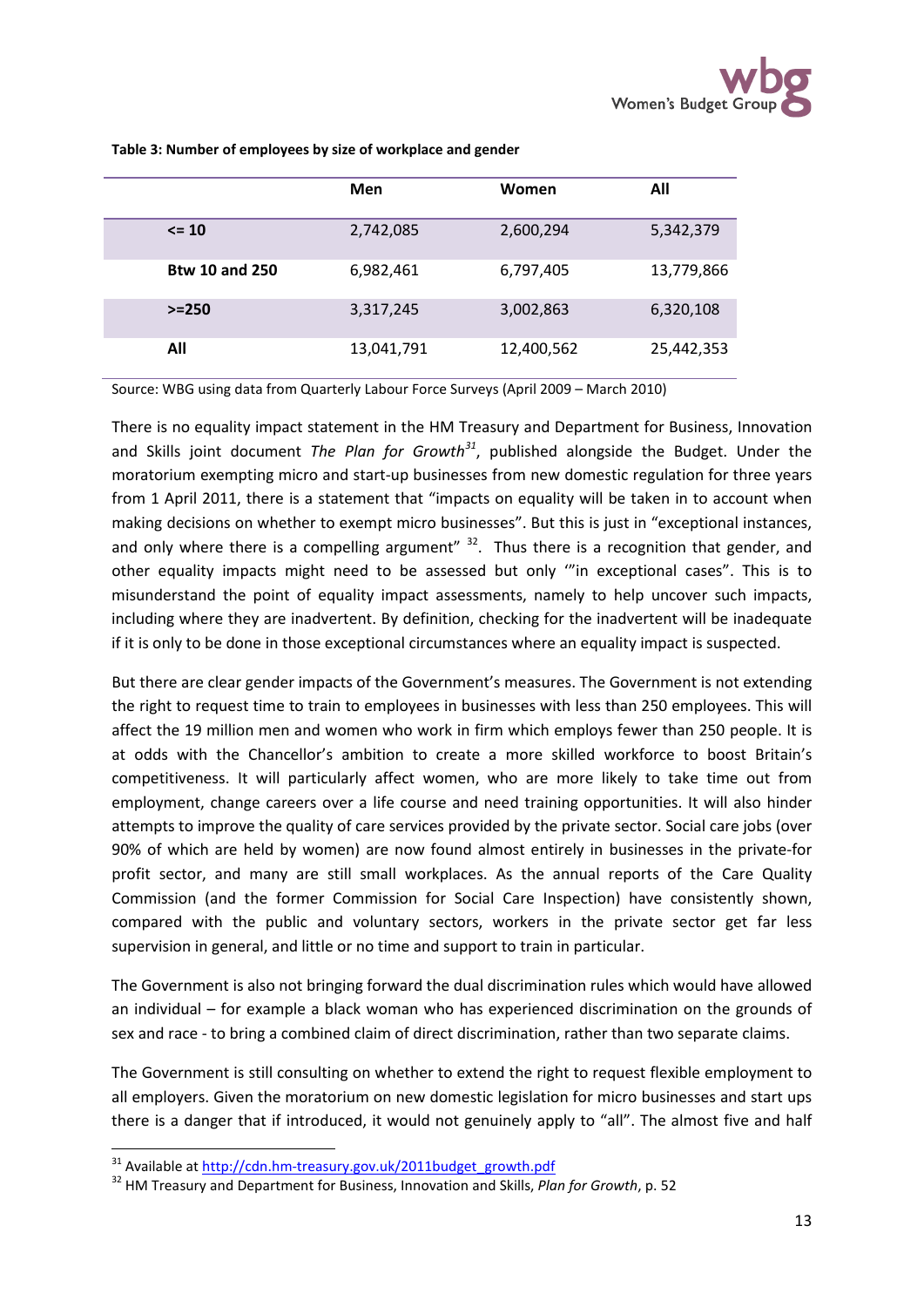

million women and men who are employed in companies with less than 10 people would not gain this support for combining paid work and family responsibilities. The government will continue to restrict the right to flexible work to those who have been employed in their current workplace for at least 6 months. This will particularly affect those with caring responsibilities for a frail or elderly adult, whose needs are far less predictable than those of children. Among people in their 50s and early 60s a higher proportion (one in four) of women than of men (one in six) have such caring responsibilities.

It is a mistake to see flexible working as a cost to businesses. Recent research has shown a positive relationship between flexible working and individual performance. Currently many countries in Northern and Western Europe have more flexible workforces than the UK, and have interpreted "flexibility" in ways which favour employees as much as employers. As result the gender pay gap, especially for part-time workers is smaller than in the UK, and levels of productivity are often higher.

Moreover, the government is not just scrapping regulations - in some areas, it is increasing them. It has increased regulations regarding the employment of skilled migrants, putting a cap on the numbers that can be employed. Researchers at the National Institute of Economic and Social Research estimate that this will reduce output by between £2 billion and £4 billion by the end of the this parliament.

There is no evidence to suggest that reducing workers' rights will lead to an expansion of employment. The main constraint on an expansion of employment is the lack of demand for extra output that businesses might produce. On the contrary, regulations such as the right to request time to train are a low impact way to offer male and female employees the opportunities to improve their skills which will contribute to economic growth and competitiveness. Failing to extend this right is a false economy. We recommend that the government ensure that all employees have the right to request time for training and for flexible working hours that permit employees to combine paid work with care for their families.

# **6. Skills and Training**

One of the stated aims of the 2011 budget is the creation of a "more educated workforce that is the most flexible in Europe"<sup>[33](#page-13-0)</sup>. The Women's Budget Group supports this broad aim, but is concerned that some of the changes announced in this and the June 2010 budget may undermine these good intentions, especially for women.

Cuts in education and training were announced in 2010. These are cuts in *investment* in the human capital of individuals' and of wider society. They cannot be equated with efficiency savings, and will affect both our current and future prosperity. The WBG therefore regrets that subsidies for courses in Further Education are being more and more narrowly targeted on those aged under 25 years and/ or those on Job Seekers Allowance (JSA) or Employment Assistance Allowance (EAS). The WBG regrets the cuts in Education Maintenance Allowances, for they act as an important bridge from school into further training and education. Limiting free English as a second language (ESOL) courses to those on JSA or EAS is knocking away the bottom rung of the ladder into employment and

<span id="page-13-0"></span> <sup>33</sup> HM Treasury, *Budget 2011,* p. 4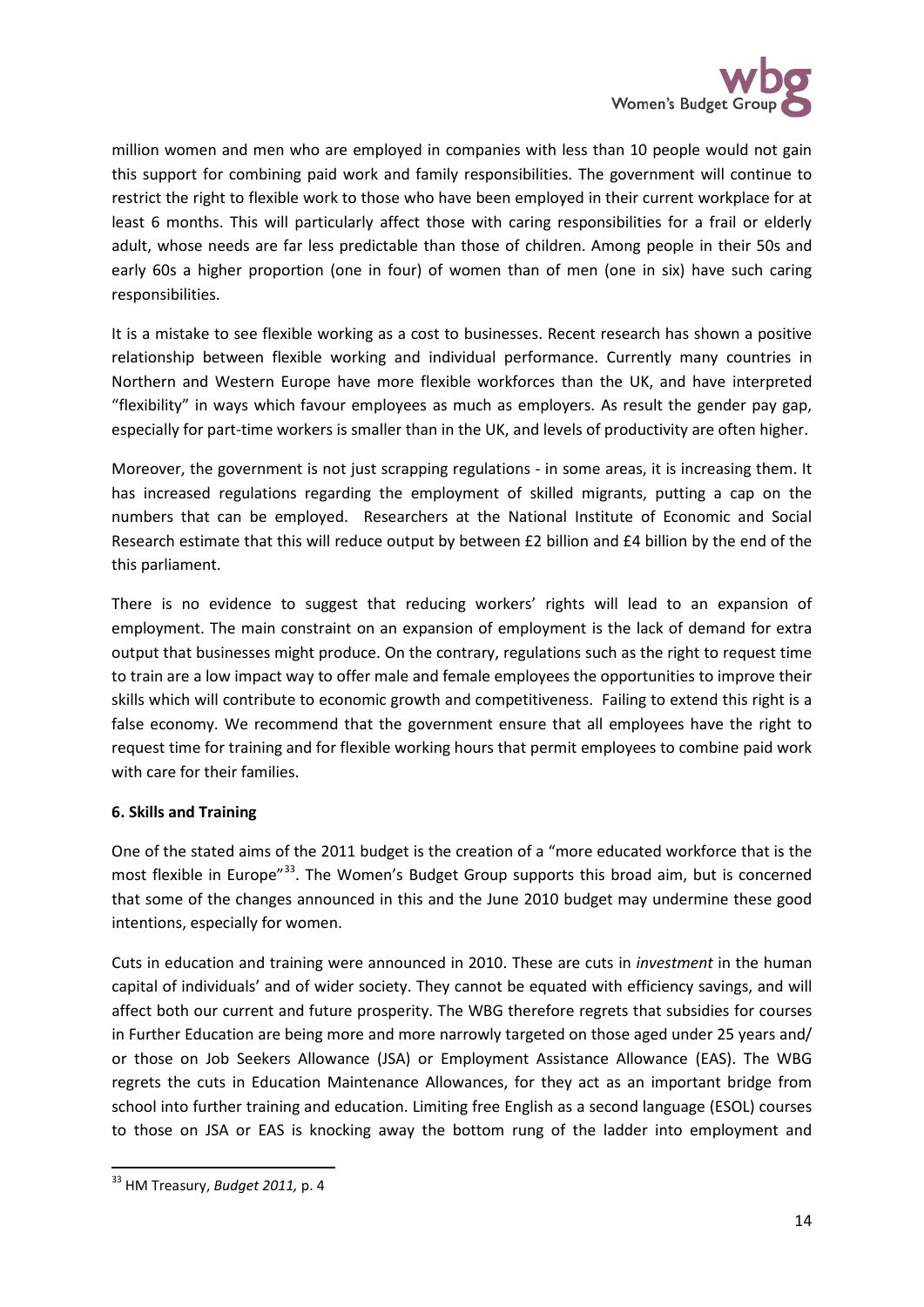

progress into a career for newcomers to the UK. Women who have come to this country either with or to join their husbands will face diminished opportunities to acquire English language skills, increasing the probability of isolation as well as making it very difficult to enter education or the labour market. Their husbands may not be willing or able to pay for their training and education. In general, research shows that women on tight budgets find it very difficult to give expenditure on developing their own human capital higher priority than expenditure on their children and their partners.

The WBG welcomes the government's commitment in the 2011 Budget to fund an additional 80,000 work experience places for young people, ensuring up to 100,000 places will be available over the next two years. The WBG also welcomes the funding of up to 50,000 additional apprenticeship places over the next four years, especially given the high levels of youth unemployment.

However, the WBG is concerned that there are no measures being made to ensure that women will enjoy equal opportunities in these training and apprentice opportunities. Will women be able to develop new skills - and make good use of existing skills – in light of the technical bent of the Government's training commitments? The proposed expansion of the University Technical Colleges programme to establish at least 24 new colleges through partnerships between universities, colleges and businesses will provide technical training opportunities for 11 to 19 year olds<sup>[34](#page-14-0)</sup>. But no equalities impact assessment has been provided of the measures to improve skills.

A growth in apprenticeship opportunities is welcome and needed. But an additional 50,000 places is very small compared with the unmet need for good training in vocational skills.

Moreover, there is every likelihood that these apprenticeships will not provide equal opportunities for young women and men. A report by the TUC and the YWCA<sup>[35](#page-14-1)</sup> shows that while there has been an increase in female participation in apprenticeships, it has been primarily driven by new apprenticeships being created in sectors such as retail and business administration, rather than an influx of young women into traditionally better paid and male dominated sectors such as engineering. It is regrettable that 55,000 social care apprenticeships aimed at the young (under 25 year olds) long term unemployed announced only two years ago have already been abolished.

In 2008/9 there were 119,300 female apprenticeship starts out of a total of 239,900 (just under 50%). But the female apprenticeships tended to be much shorter than the male apprenticeships (typically less than one year, and in some cases only a few weeks). According to the most recent data on the gender pay gap in apprenticeships (2007), female apprentices earn, on average, 21% less than male apprentices. As low-paid workers, they would not be eligible for NI-linked benefits such as Statutory Sick Pay or Statutory Maternity Pay. There are also few opportunities for apprentices to work parttime or flexibly, making it hard for young women to combine on the job training with caring responsibilities. Women apprentices are concentrated in the lower paying sectors, as is shown in Table 4.

<span id="page-14-1"></span><span id="page-14-0"></span><sup>&</sup>lt;sup>34</sup> Ibid., p. 4, 34<br><sup>35</sup> *Apprenticeships and Gender*, A joint TUC and YWCA paper, available at: [http://www.tuc.org.uk/extras/Apprenticeships\\_and\\_Gender.pdf](http://www.tuc.org.uk/extras/Apprenticeships_and_Gender.pdf)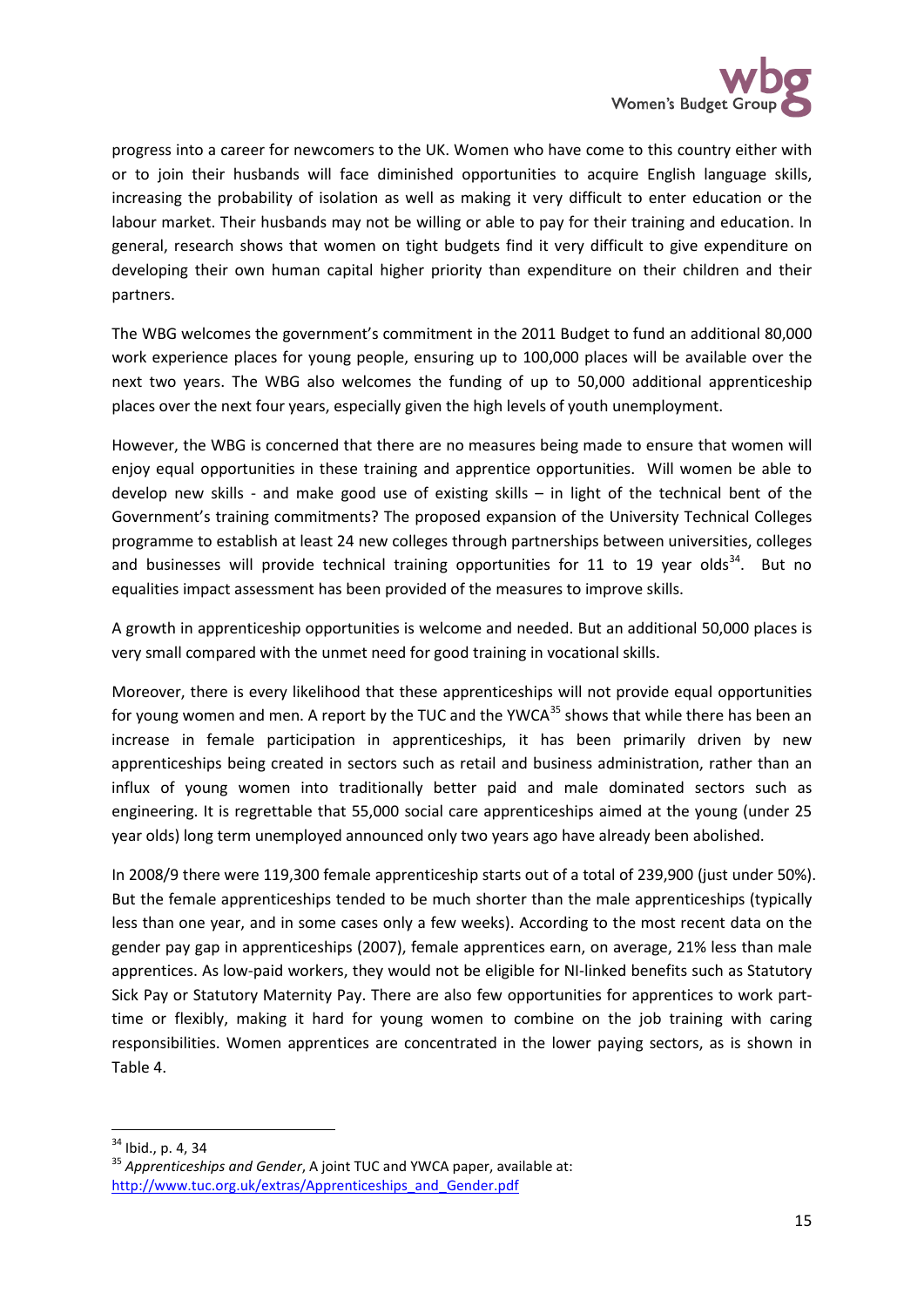| <b>Sector</b>                 | Women apprentice starts - 2007 | Average pay per week - 2007 |
|-------------------------------|--------------------------------|-----------------------------|
| <b>Electro-technical</b>      | 1%                             | £210                        |
| <b>Engineering</b>            | 3%                             | £189                        |
| Construction                  | 1%                             | £174                        |
| <b>Automotive Industry</b>    | 0%                             | £170                        |
| <b>Retail</b>                 | 69%                            | £168                        |
| <b>Business Admin</b>         | 81%                            | £168                        |
| <b>Health and Social Care</b> | 92%                            | £157                        |
| <b>Childcare</b>              | 97%                            | £142                        |
| <b>Hairdressing</b>           | 92%                            | £109                        |

#### **Table 4: Proportion of women apprentice starts by sector (%) and average pay**

Source: TUC and YWCA Table 3 using data from Statistical First Release 2007/8 and DIUS Apprentice Pay Survey 2007

The gender pay gap amongst apprentices can to some extent be explained by entrenched patterns of occupational gender segregation. Progress in encouraging more girls and women into nontraditional apprenticeships has been slow. According to the TUC/YWCA report, young women are often unaware of the vast difference in pay between different sectors when they make careers choices. There is little in the way of visible information on pay rates on employer websites or on the National Apprenticeship Service's Vacancy Matching website, which serves as a recruitment portal for prospective apprentices. This gendered segregation is not just problematic for women. Men wishing to work in childcare or hairdressing may be dissuaded, not only by the low pay prevalent in those sectors but also by stigma attached to men doing "women's work".

The measure announced in the budget ignores the need of older women to retrain at different stages of their lives. Women are more likely than men to have disrupted career trajectories and to require (re)training after periods out of the labour market. Women are expected to work increasing numbers of years before retirement. Funding for schemes such as Train to Gain have highlighted the benefits of providing these services for older workers including older women, but funds have already been redirected to apprenticeships for young people. No announcement was made in the 2011 Budget regarding training opportunities for older cohorts of women at different stages of the life cycle.

The Chancellor said that science is central to our future, and pledged £100 million for equipment and maintenance at four major research centres. But this is tiny in comparison with the £1.4 billion cut in capital spending for science facilities outlined in the Comprehensive Spending Review. He said nothing in his Budget about measures to reduce gendered occupational segregation.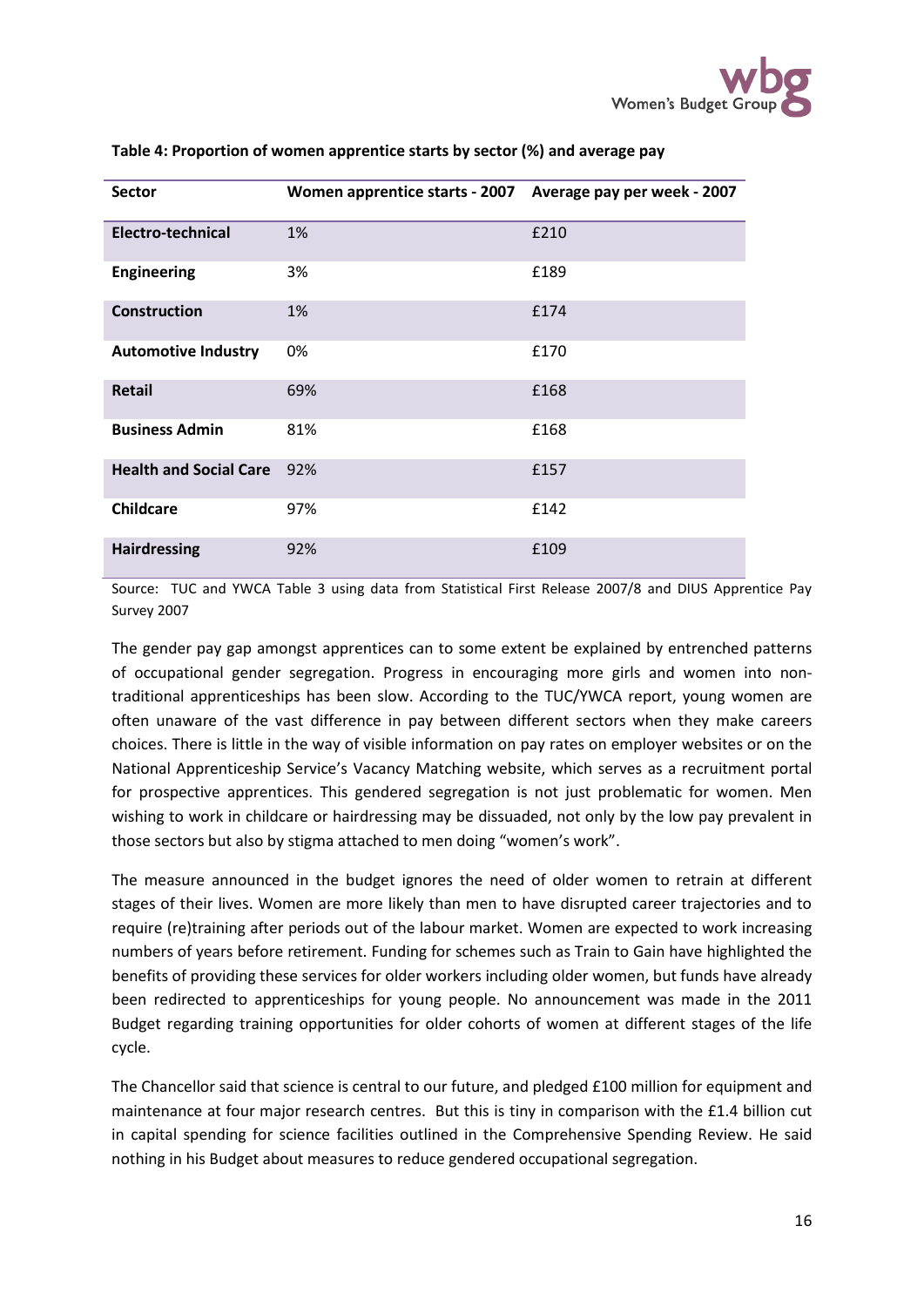

It does not seem as if the Government is concerned about women being part of the science that is central to our future. Only 5.3% of working women are employed in science, engineering and technology (SET) occupations, as compared to 31.3% of all working men. Women are only 12.3% of all people working in SET occupations, although they represent 45.1% of the UK workforce. Yet as of April 2011, the Government will no longer provide funding to UKRC, the leading body in the UK offering advice and services to address the under-representation of women SET. While a significant number of women study SET subjects at graduate level, few go on to enter SET professions and, of those who do end up working in SET sectors, they are less likely to progress than their male counterparts - many find it hard to return to work after maternity leave if they have children.

This points to another fundamental problem: the waste of women's skills through inflexible job opportunities. The Chancellor identified a lack of skilled workers as a key problem facing UK contradictorily, current policies and practices are wasting women's skills. Many women are already qualified and skilled, but are severely limited in jobs that combine their caring role with work. A study by Gingerbread found that 83% of jobs advertised in London papers had no flexibility and just 11% were advertised as part-time<sup>36</sup>. For women, overall research shows that 51% of women aged 25-54 working part-time and below their potential were doing so because it was the only work that they could get where they could combine work with caring for children<sup>[37](#page-16-1)</sup>.

The pressure on female benefit claimants to take any job available is also leading to a waste of women's skills, shown by an investigation last year by the Citizens Advice Bureau:

I was hoping to find someone who would be understanding and try to help me to find strengths to build on (I have studied at degree level) but instead found someone who believed I 'should just get back to work even if that meant stacking shelves'. It is not that I am unwilling to stack shelves, far from it but I would have liked to see someone who was able to see I was hoping to move on and gain employment which would help my recovery not hinder it. I am not work-shy but felt that the interviewer was judging me in this manner… (Woman, aged 25-49, had been claiming IB for more than two years).

I was told that having a law degree does not entitle me to choose a legal career. I was told in a very rude fashion that I should consider working on the check out at Asda. (Woman, lone parent aged 49)

I went to an interview with Jobcentre who basically told me that I would have to find my own childcare, that they couldn't help me and that I had to lower my expectation – I am a

<span id="page-16-0"></span><sup>&</sup>lt;sup>36</sup> Gingerbread, *Changing the workplace: the missing piece of the jigsaw*, 2010, p. 3 available at:<br>http://www.gingerbread.org.uk/uploads/media/17/6948.pdf

<span id="page-16-1"></span> $37$  Holmes, K., Ivins, C., Hansom, J., Smeaton, D. and Yaxley, D, (2007) 'The future of work: individuals and workplace transformation', *Equal Opportunites Commission Working Paper Series,* Manchester, as cited in *Flexible Working: working for families, working for business*, Family Friendly Working Hours Taskforce, p. 19, available at:<http://www.dwp.gov.uk/docs/family-friendly-task-force-report.pdf>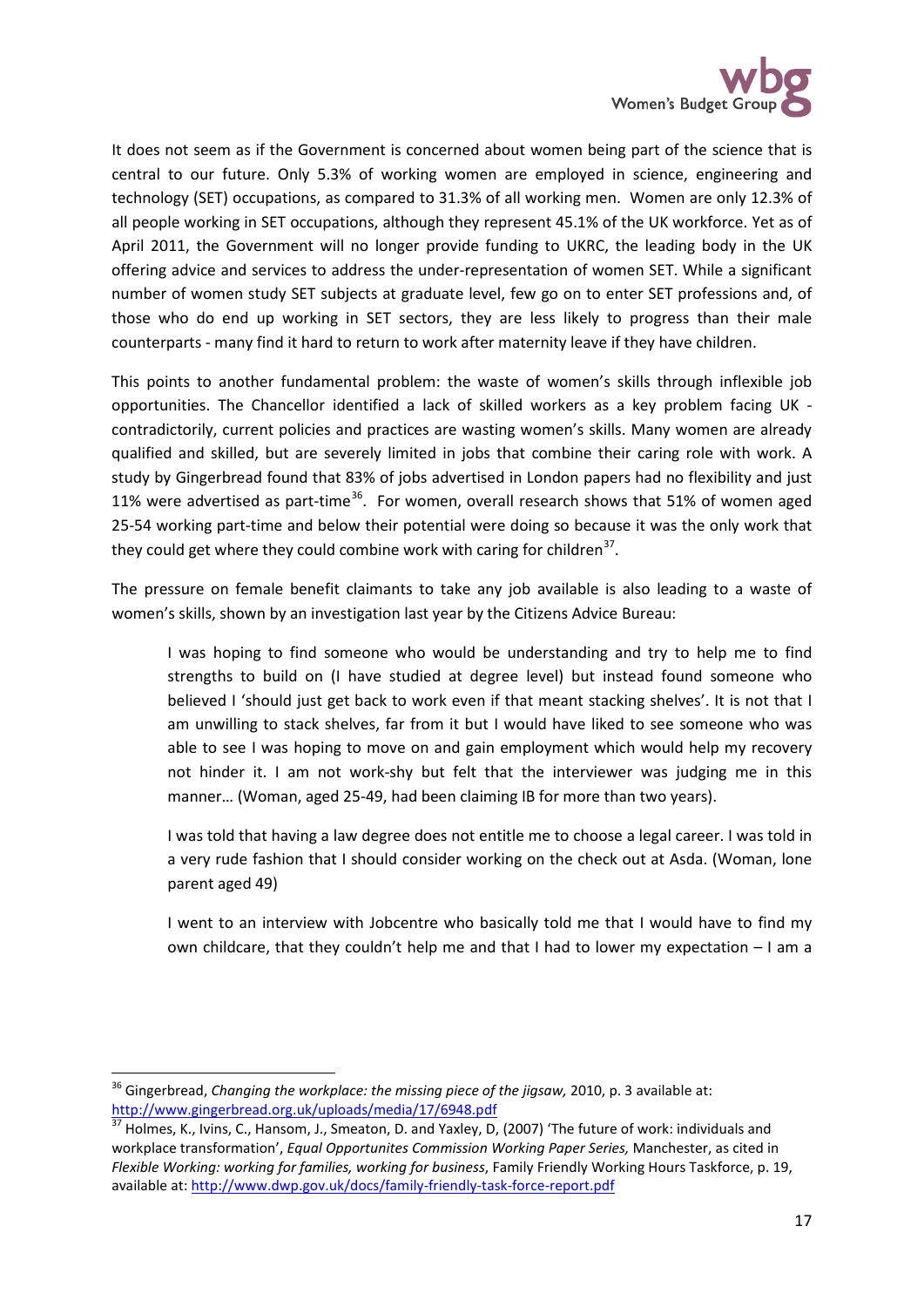trained accountant and just need an update course. They showed me vacancies for account clerks and shop assistants. (Woman, lone parent, aged 42)<sup>[38](#page-17-0)</sup>

The Chancellor made several comparisons with other European countries, whose skills and competitiveness were argued to be higher than those of the UK. We would like to draw his attention to policies and practices in Netherlands and Germany that make it easier for women to use their skills and care for their families by promoting good quality part-time work. In the Netherlands it is assumed that nearly every job can be done part-time, and 46% of the population work part-time<sup>[39](#page-17-1)</sup>. The German Government, together with employer associations, have agreed targets to increase the "proportion of job adverts mentioning family friendly options from a quarter to a third within two years"<sup>40</sup>. German part-time employment laws have also significantly increased the proportion of managers who work part-time rising from 3.7% in 2001 to 9.8% in 2003 $^{41}$  $^{41}$  $^{41}$ .

We recommend that the government do much more to ensure that women's existing skills are not wasted because of pressure on Jobcentres to get people "off their books" ; and to do much more to create family friendly working practices in both public and private sectors.

### **7. Taxes on Individuals and Households**

### **(i) Changes to Personal Income tax and National Insurance**

### *Personal Income Tax: Increase in personal allowance for those aged under 65*

The personal allowance for those aged under 65 will rise in 2012/13 from £7475 to £8105. The threshold for higher rate payments at 40% will not rise, but will remain at £42,475 as in 2010/11. This will ensure that there is no increase in the numbers of people liable to pay higher rate income tax at 40 %.

The Treasury estimates that this will take 260,000 of the lowest income tax payers out of income tax in 2012/13, but it will also benefit higher rate tax payers, though not additional rate tax payers who do not have a personal allowance. The Treasury estimates that 25 million taxpayers will have an average gain of £48 a year and 550,000 will lose on average £48 a year – all of whom have incomes over £115,970.

The Treasury has provided an equalities impact assessment<sup>42</sup>, which we welcome. It confirms that HM Revenue and Customs does hold data on income tax payers by sex. It reports that:

"43% of the 25 million tax payers who will gain are women": thus the majority of those who gain will be men.

 $\overline{\phantom{a}}$ 

<span id="page-17-0"></span><sup>31.</sup> All from Citizen's Advice Bureau, *Fair Welfare: supporting claimants into work,* pp., 17 – 18, available at: [www.citizensadvice.org.uk/pdf-sp-fw-report.pdf](http://www.citizensadvice.org.uk/pdf-sp-fw-report.pdf) <sup>39</sup> Isusi & Corral, 2004, available at:

<span id="page-17-1"></span><http://www.eurofound.europa.eu/ewco/reports/TN0403TR01/TN0403TR01.htm>

<span id="page-17-2"></span><sup>40</sup> Ariane Hegewisch, *Flexible Working Policies: a comparative review,* pp., 47 – 8, available at: [http://www.equalityhumanrights.com/uploaded\\_files/research/16\\_flexibleworking.pdf](http://www.equalityhumanrights.com/uploaded_files/research/16_flexibleworking.pdf)<sup>41</sup><br><sup>41</sup> Ibid., p. 25

<span id="page-17-4"></span><span id="page-17-3"></span><sup>&</sup>lt;sup>42</sup> HMRC & HM Treasury, *Overview of Tax Legislation and Rates,* 23 March 2011, p. A25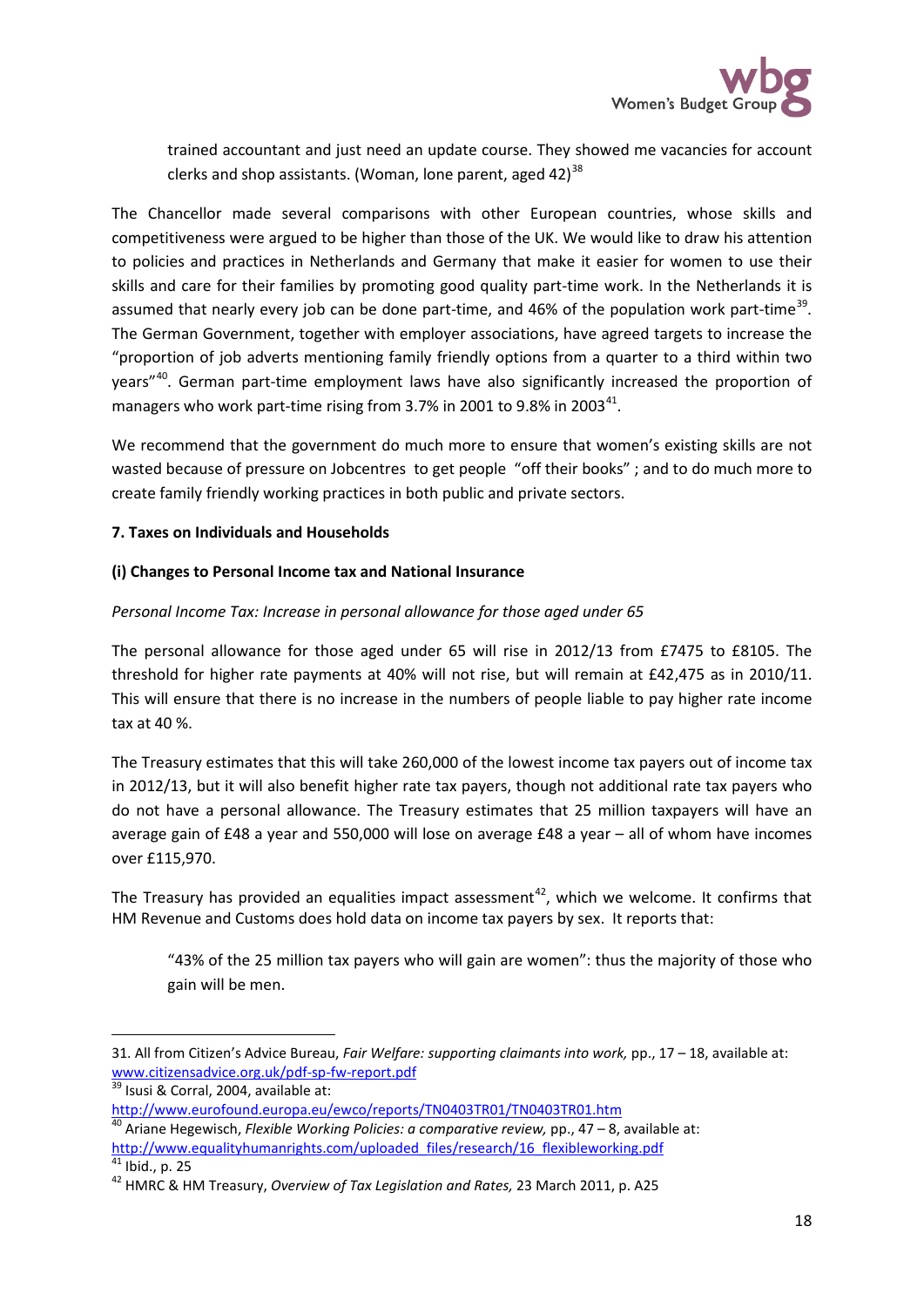

"56% of the 260,000 people taken out of tax are women": thus the majority of those who gain less than the standard £48 per year will be women, and these are the lowest earners who gain at all from this measure.

"16% of the 550,000 individuals who will be worse off are women": thus more of the very high income people who will actually lose from their measure are men

It is useful to have this data, but this does not provide a full gender equality impact assessment. We also need to know the numbers of people who will *not* benefit from this measure because their earnings are below £7457, or because they have no earnings, and the proportion of these that are women.

Data from the Quarterly Labour Force Survey, April 2009- March 2010, shows that 3,769,252 people had earnings below £7475 - of these 73% are women, most of them part-time workers (93%). This does not, however, give us information on those who do not gain at all because they have no income. We can safely assume that because of the lower employment rate of women, there are more women than men who do not gain because they lack earnings.

As well as representing a small majority of those low earners who gain a little but not as much as most from this measure, women are a large majority of those workers who do not gain from this measure at all because their earnings are too low. From the figures given above, we can calculate that this measure will give £ 514 million to women tax payers and £680 million to men tax payers<sup>[43](#page-18-0)</sup>, i.e. roughly one third as much to men as to women. Furthermore, the poorest women - those most hit by the expenditure cuts - lone mothers not in employment and single women pensioners, will not benefit from this tax cut at all. The WBG believes that all the money given away in this cut could have been better spent rectifying some of the worst effects of the expenditure cuts on low income women.

# *CPI Indexation of National Insurance Contribution Rates, Limits and Thresholds*

Some of the same women who do not benefit from the raised personal allowance will be hit by changes to the indexation of National Insurance. From 2012/13, National Insurance Contributions (NIC) will be uprated in line with the Consumer Price Index, not the Retail Price Index. The CPI does not include housing costs and mortgage interest payments, while the RPI does include them.

<span id="page-18-0"></span><sup>&</sup>lt;sup>43</sup> Calculated on the assumption that those earning between the old and new personal allowances have earnings equally distributed between those thresholds, as follows: gain to women

<sup>= (43%</sup> of (25million - 260,000)) gain £48 + (56% of 260,000) gain £48/2 -16% of 550 lose £48

 $= (10,638,200 + 145,600/2 - 88)$  x£48

<sup>= £514,123,776</sup>

gain to men

<sup>= (57%</sup> of (25million - 260,000)) gain £48 + (44% of 260,000) gain £48/2 -84% of 550 lose £48

 $= (14, 101, 800 + 114, 400/2 - 462)$  x£48

 $=$  £679,609,824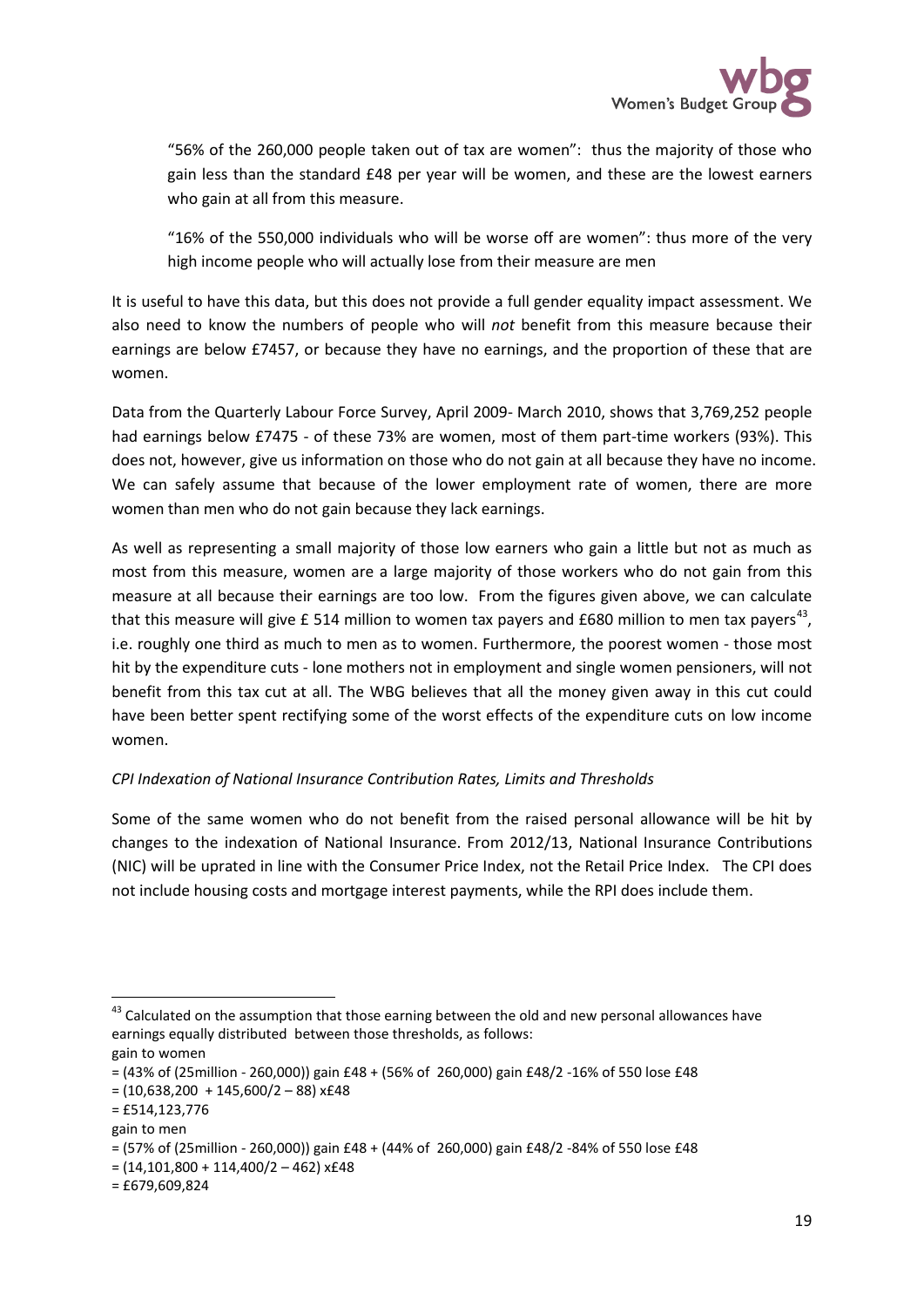

The CPI was 4% in January, and the Office of Budget Responsibility (OBR) expects it to be between 4 % and 5 % in 2011. RPI was 5% in January, and the OBR expects it to remain at a higher rate than the CPI, and in the long run to be 1.2 percentage points higher.

This decision means that the thresholds for paying contributions will rise less than they otherwise would, and raise the government extra revenue, estimated by the Treasury to amount to an extra 105 million in 2012/13, 230 million in 2013/15, 615 million in 2014/15 and 1020 million in 2015/16.

The Treasury estimates<sup>[44](#page-19-0)</sup> that an additional 70,000 more low earners will build up entitlement to contributory benefits and statutory payments. This is a welcome move. The Treasury gives no estimate of the gender breakdown of this figure, but given that women predominate among low earning employees and employees heavily outnumber the self-employed, we can assume that many of these are women.

However, 370,000 employees with only slightly higher earnings will be brought into paying NICs and will pay 12% of their income above that threshold, losing up to £6.25 per year while not gaining from the personal allowance increase<sup>[45](#page-19-1)</sup>. In all, 21 million employees will lose £6.25 pounds a year on average in 2012/13 in NICs, but for all except those 370,000 of the least well paid and 550,000 of the highest paid this will be counterbalanced by a gain in their personal allowance.

20,000 more low earning self-employed people will be liable to pay Class 2 NICs. These people will lose £2.40 per week. Because the amount that they pay will also be indexed by CPI, the Treasury est[i](#page-28-0)mates that Payers of Class 2 NICs will benefit by £2.60 a year.<sup>i</sup> Within this group the lowest earners lose out while higher earners gain from the switch to CPI indexation.

However, except for very low earners, most self-employed people also pay Class 4 NICs. The Treasury estimates that 10,000 more self employed people will have to pay Class 4 NIC, as a result of the change in indexation - these will all be low earners. Taking account of the reduction in Class 2 NICs, which Class 4 payers will also receive, Treasury estimates mean the net loss of payers of Class 4 NICs will be £2.40 a year on average.

Class 3 NICs, paid by those who wish to pay extra to make up their contribution record, will also rise at a lower rate through CPI indexation. One of the categories of people making such voluntary contributions are married women who elected before 1977 to reduce their right to NI benefits in return for a reduced NIC. There is no information given on the numbers of women in this category.

The Treasury does not provide any estimates of impacts on different categories of NICs payers beyond 2012/13, though it does note that "these impacts increase over time, as the difference between CPI and RPI accumulates"<sup>[46](#page-19-2)</sup>.

HM Revenue and Customs holds data by gender on NICs, and the Treasury uses this to provide the following gender impact assessment:

28% of the total winners (from lower class 2 and 3 rates) are women ;

<span id="page-19-1"></span><span id="page-19-0"></span><sup>&</sup>lt;sup>44</sup> Overview of Tax Legislation and Rates, p.A28.<br><sup>45</sup> HM Treasury, *Budget 2011 (The Red Book)* , p,79<br><sup>46</sup> HM Treasurv. *Budget 2011*, p. A29

<span id="page-19-2"></span>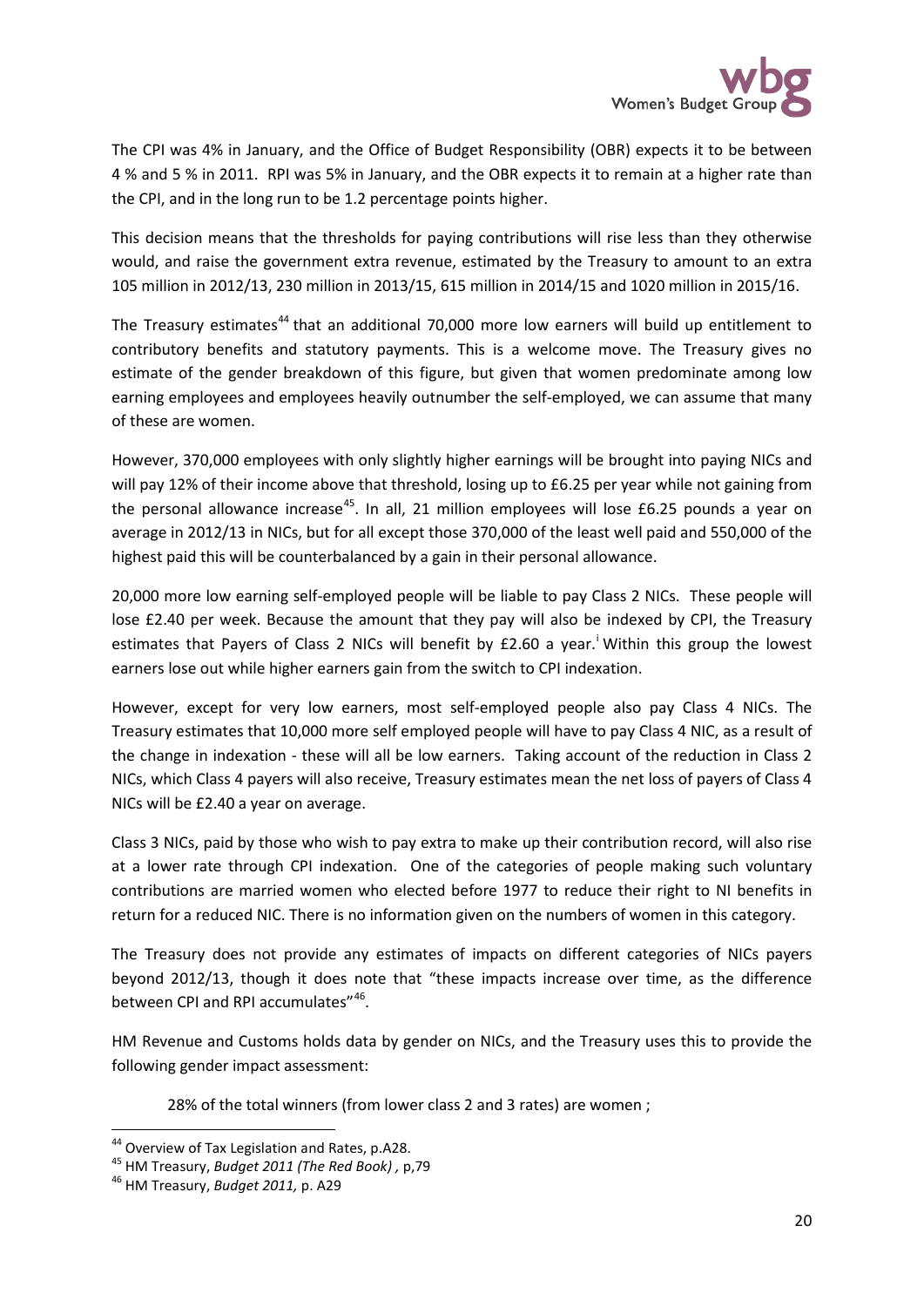

41% of those brought into the NICs are women;

42% of the losers are women.<sup>[47](#page-20-0)</sup>

We welcome this gender impact assessment, but it does not provide a full understanding of the gender impact. For that we would need to know *by gender*:

- Who will, as a result of CPI indexation, build up entitlement to contributory benefits and statutorypayments.
- How those brought into NICs are distributed over different categories of NICs. We find it surprising that the Treasury assesses that only 41% of these are women, since women predominate among lower earners, but the Treasury has not provided enough information to fully understand the basis of this figure.
- Not only the numbers of losers and winners, but the amount of those gains and losses, and how they are distributed over different categories of NICs. In particular, where one category gains or loses far more than other - as we have identified for those liable to pay Class 2 NICs for the first time.
- A breakdown of gains, losses and changes of category, by part-time and full-time status of workers, or by their hours of work, as this difference has important gender effects. This may only be possible for employees.

# *Lack of assessment of the joint gender impact of the change in the Income Tax Threshold and the change in indexation of NICs*

The Treasury has not provided any gender impact assessment of the joint impact of both measures, so it is impossible to know, from their analysis, what proportion of the gains in disposable income from the increase in the personal tax allowance will be taken away by the uprating of NIC thresholds in line with CPI rather and RPI, and any differential gender impact of the combined measures. The Treasury has provided an assessment on the joint impact on this by households divided into income deciles. There is no reason why this could not be done by households of different gendered types as in the WBG analysis of the impact of the spending cuts<sup>[48](#page-20-1)</sup>. We recommend that the Treasury provides such an assessment.

# **(ii) Changes to tax reliefs**

A number of changes in the levels of tax reliefs and allowances were included in the Budget. Some were designed to simplify and reduce such reliefs and allowances. While in principle, we support this objective, below we pick out some measures whose gender impact was inadequately assessed, including three measures that increased allowances.

### *Approved Mileage Allowance Payments*

<span id="page-20-1"></span><span id="page-20-0"></span><sup>47</sup> Ibid., p. A29 <sup>48</sup> HM Treasury, *Budget 2011 (The Red Book), p. 81-83*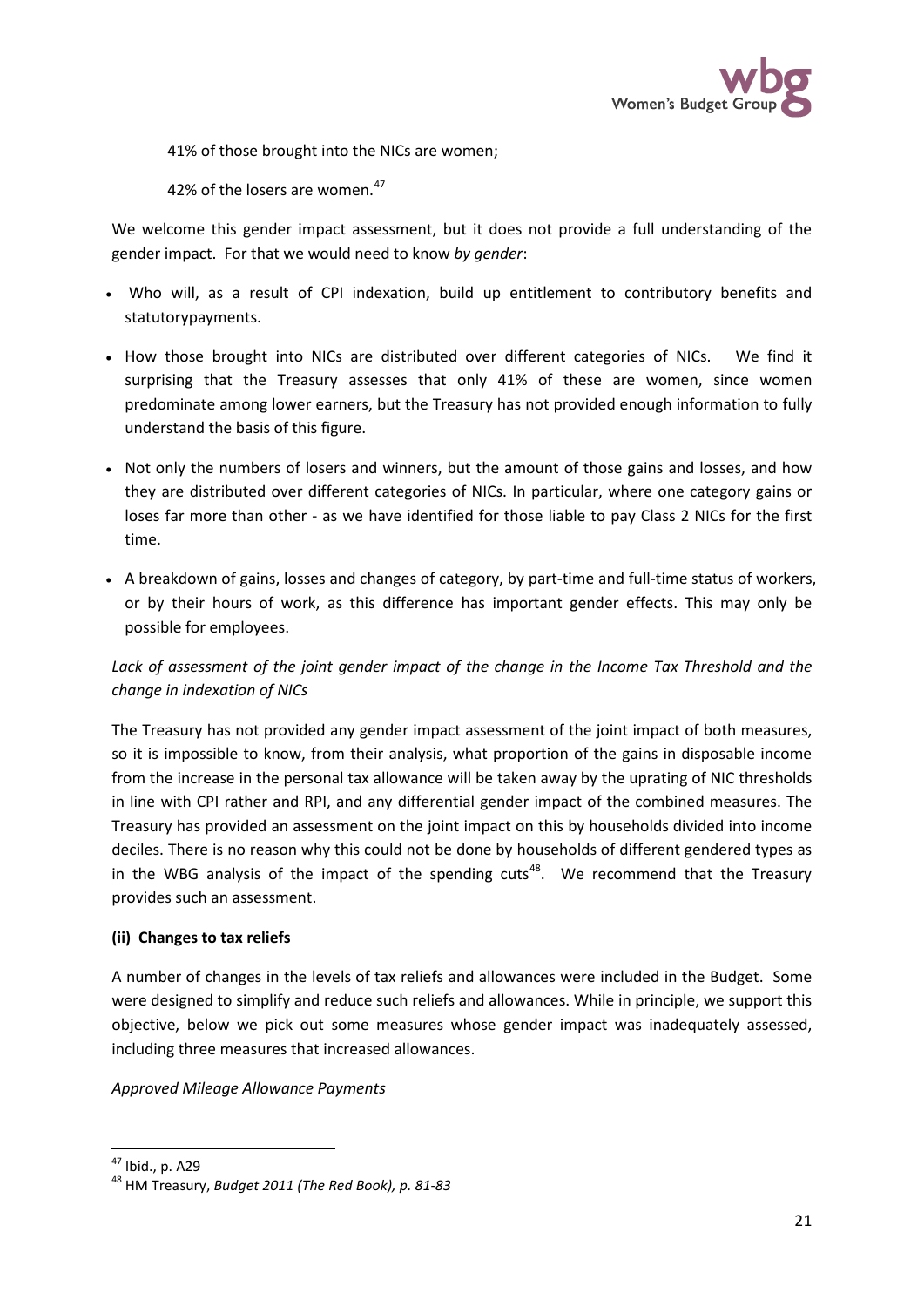

The mileage allowance for expenses not paid by employers will be increased from 40p per mile to 45p per mile for the first 10,000 miles of business travel in a tax year. This measure provides tax and NICs relief for payments to employees using their own cars or vans for business use. This measure will cost £35 million per year and is "not expected to have significant economic impacts". It is however likely to benefit men more than women, as men are more likely than women to use cars for business.

Bizarrely, the Treasury equality impact statement for this measure simply states:

The change is a relieving provision which applies equally to all employees who use their own car or van for business mileage.<sup>[49](#page-21-0)</sup>

Given that the Treasury recognises in other areas that an equalities impact statement should not just cover whether a measure is directly discriminatory (few are), but also the extent to which it in practice impacts men and women differently, this statement may be the result to be of insufficient oversight of the process of constructing gender impact assessments, across officials and departments in the Treasury. It may reflect insufficient importance being given to the equality assessment process overall.

### *Entrepreneurs' Relief: Increase in the Lifetime Limit*

Currently 25,000 to 30,000 people each year claim Entrepreneurs' Relief. Only a small number of these are estimated by the Treasury to benefit from a doubling to £10 million of the lifetime CGT relief given on the disposal of enterprises. All the people who gain from this measure will have gained at least £5 million from such disposals over their lifetime. This measure "reduces a barrier to serial entrepreneurs who want to grow their business and reinvest gains, helping to make the UK a more attractive location for entrepreneurs."<sup>[50](#page-21-1)</sup>

Not surprisingly, few women will benefit from this measure, which will cost the treasury £100million by 2014-5. The equalities impact statement recognises this by saying

Our data indicate that 85 per cent of individuals claiming the highest amounts of Entrepreneurs' Relief are male, with the same percentage being higher rate income tax payers. The increase in the lifetime limit is not likely to alter that position.<sup>[51](#page-21-2)</sup>

However, the statement then goes on to conclude that "From the data available we therefore do not think a doubling of the lifetime limit will have a disproportionate impact."<sup>[52](#page-21-3)</sup> We are unclear under what circumstances the Treasury would have thought such a measure to have a "disproportionate impact". We can think of many ways in which £100 million could be used which did not disproportionately benefit rich men, or even better was used to reduce gender inequalities in income or wealth.

<span id="page-21-0"></span><sup>&</sup>lt;sup>49</sup> HM Treasury, *Budget 2011,* p. A8<br><sup>50</sup> Ibid., p. A9<br><sup>51</sup> Ibid., p. A10<br><sup>52</sup> Ibid., p. A10

<span id="page-21-1"></span>

<span id="page-21-2"></span>

<span id="page-21-3"></span>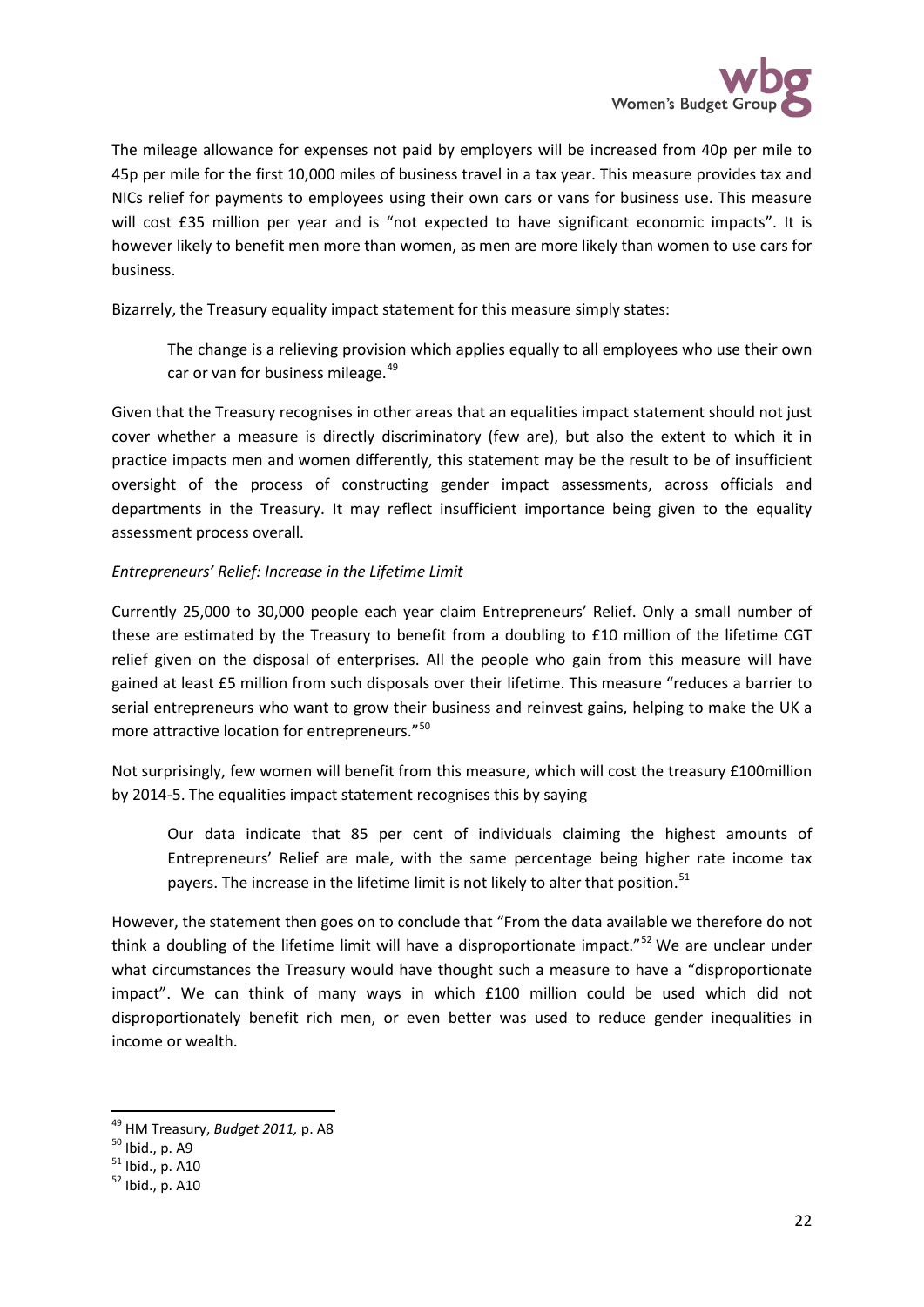

# *Reduced Childcare Relief for Higher Earners*

This is a measure designed to restrict the amount of tax relief available to higher rate and additional rate taxpayers using childcare vouchers, so that it matches the amount available to basic rate taxpayers. It will save the Treasury £100 million by 2014-5, and its equality impact statement says that approximately two-thirds of those affected will be men<sup>[53](#page-22-0)</sup>, reflecting the higher proportion of men among higher rate and additional rate taxpayers. However, this statement fails to recognise that whoever actually claims childcare relief, it is almost always a contribution to what in many families are still seen as the costs of women working. It therefore has a wider gender impact then simply the issue of which individuals gain or lose from its imposition.

A gender impact assessment should assess the impact of a measure on existing gender inequalities. There is an existing gender inequality in after-tax income, so assessing relative impacts on that for men and women is an important part of carrying out a gender impact assessment. However, there are also gender inequalities in caring roles and the extent to which these impact on employment opportunities. This measure should also be assessed for its impact on these. Even where men are the direct recipients of childcare relief, such relief may help women enter and stay in employment. The effects on gender inequalities in caring and employment opportunities should be assessed too.

This is an inherently fair measure. However, it seems strange to have picked out this one particular measure to ensure that higher and additional rate payers do not gain more than basic rate tax payers from it, while that remains the case for other quantitatively more significant tax allowances and reliefs that do not help reduce inequalities in gender roles.

### **(iii) Indirect taxation**

The budget introduced some immediate changes in several indirect taxes<sup>[54](#page-22-1)</sup>. The main changes were as follows:

Alcohol duties were increased by 2% above the RPI, adding 4 pence to the price of a pint of beer, 15 pence to the price of a bottle of wine, and 54 pence to the price of a bottle of spirits.

Tobacco duties were also increased by 3% above RPI, and the duty was restructured, adding 50 pence to a packet of economy cigarettes and 33 pence to a packet of premium cigarettes.

The fuel duty escalator, introduced by the Labour Government in 2009, was abolished. (This had ensured that fuel duty rose above the rate of inflation). In addition the main fuel duty rate was cut by one pence per litre.

These changes are on top of the rise in VAT to 20%, introduced in the June 2010 budget, which came into effect at the beginning of 2011.

WBG will shortly be publishing a quantitative gender impact assessment of the changes in indirect taxes, showing their incidence on the incomes of different types of households (i.e. the proportion of household income that is paid for these taxes). It will show that the incidence of the measures in this

<span id="page-22-1"></span><span id="page-22-0"></span><sup>&</sup>lt;sup>53</sup> Ibid., p. A14<br><sup>54</sup> Details are from HM Treasury, *Budget 2011 ( The Red Book)*, p.61-63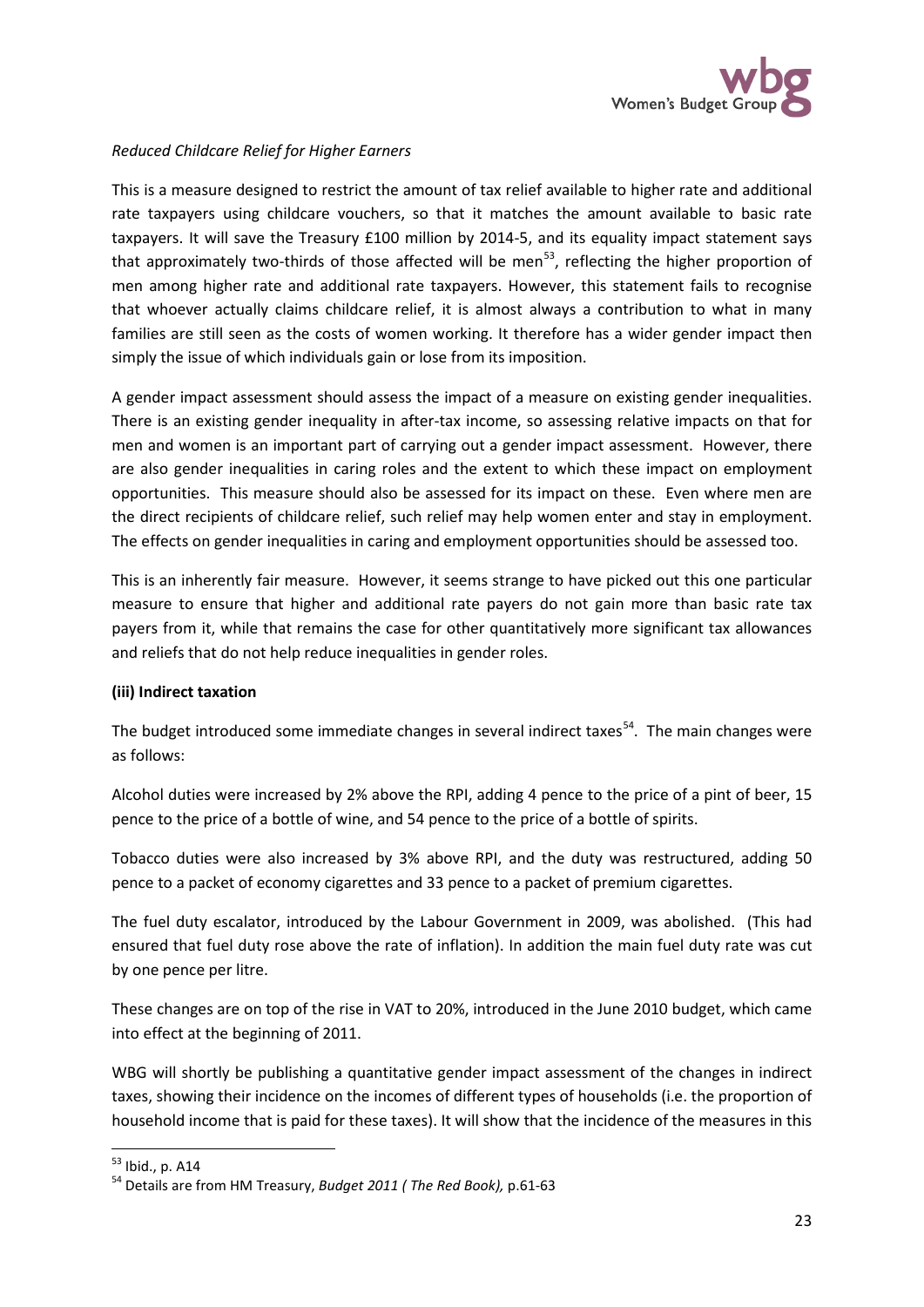

budget have been very small, compared with the very large effect of the rise in VAT. But there have been differences in the incidence on the incomes of different types of households, related to their gender characteristics.

The measures introduced in the June 2010 budget had a greatest proportionate impact on couple households, and least impact on single men, with impact on single women in between. Conversely, the measures introduced in the March 2011 budget have had greatest impact on the incomes of single men, as compared to single women and couples. For instance, single men are paying more in alcohol duties, driven by the higher alcohol consumption of single men.

Most of the changes in indirect taxes are rises, but in the case of fuel, there has been a fall compared to what would have been the case if the fuel duty escalator had continued to operate and if the duty had not been reduced by one penny per litre. These measures mean a loss in revenue of £1,900 million in 2011-12.<sup>[55](#page-23-0)</sup> This money is in effect being given away to motorists. How is this money distributed? What is the equalities impact?

The government does provide an equalities impact in the *Overview of Tax Legislation and Rates.* It says:

Motorists who drive the same car and drive the same number of miles should broadly be affected by the same amount.<sup>[56](#page-23-1)</sup>

But an equalities impact statement should not just cover whether a measure is directly discriminatory, but also the extent to which it in practice impacts men and women differently. Men are more likely to own and drive cars than women – that information should have been taken into consideration.

Our gender impact assessment of the impact of this on households and individuals <sup>[57](#page-23-2)</sup>shows that couples gain the most, and single women gain least from the cancellation of the fuel escalator and the reduction in fuel duty. This is shown in chart 1 which shows the total reduction in the amount of cash that different types of household will pay for fuel following the budget compared with what they would have paid without these changes.

<span id="page-23-0"></span><sup>&</sup>lt;sup>55</sup> HM Treasury, *Budget 2011 (The Red Book)*, p.42<br><sup>56</sup> Overview of Tax Legislation and Rates, p. A96

<span id="page-23-1"></span>

<span id="page-23-2"></span><sup>&</sup>lt;sup>57</sup> There will also be gains for haulage businesses and transport businesses, which are probably more likely to be owned by men, but the data to provide a gender impact assessment of this are not available. There is no guarantee that these gains will be passed on to customers.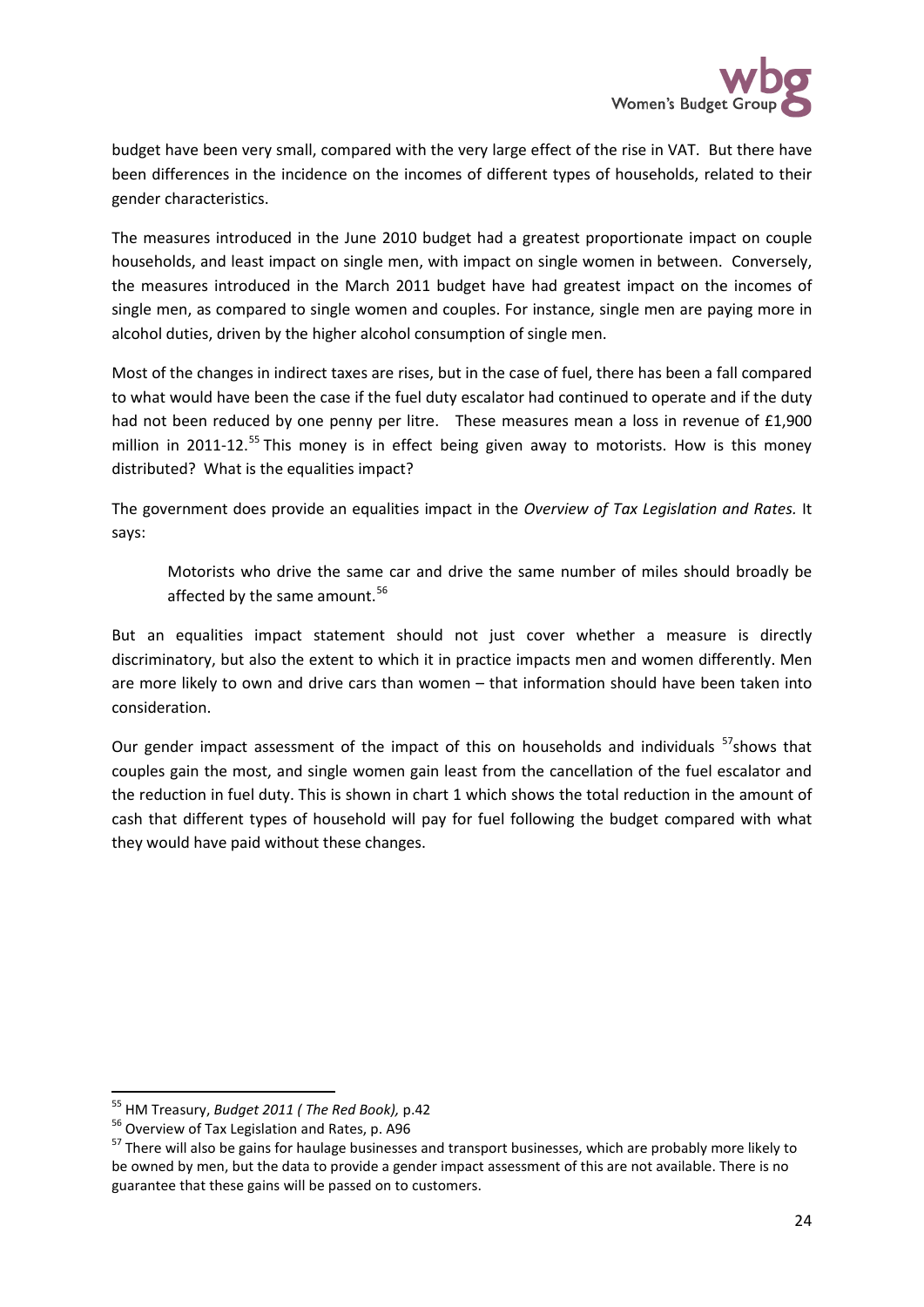

**Chart 1:**



Chart 1 also shows that it is those without children who gain most, while pensioners gains least. In particular it is clear that the households that gain least are those of single women pensioners and female lone parents, precisely the same two groups who will lose most (in relation to their incomes) from the cuts to public services. This is yet one more example of the government using this budget to help middle income groups at the expense of poorer households, particularly those in which women predominate. Our calculations show that households in the top decile gained more than four times as much from these fuel tax measures as those in the bottom two deciles.

Chart 2 shows one gendered way in which this has happened. Households with male earners use more fuel than households with only female earners, possibly because men tend to take less responsibility for caring in households and are therefore feel able to commute longer distances to work; men also use public transport less than women. But these are precisely the better off households who have a male wage coming in to them. Those households with no earners gain the least.

### **Chart 2:**

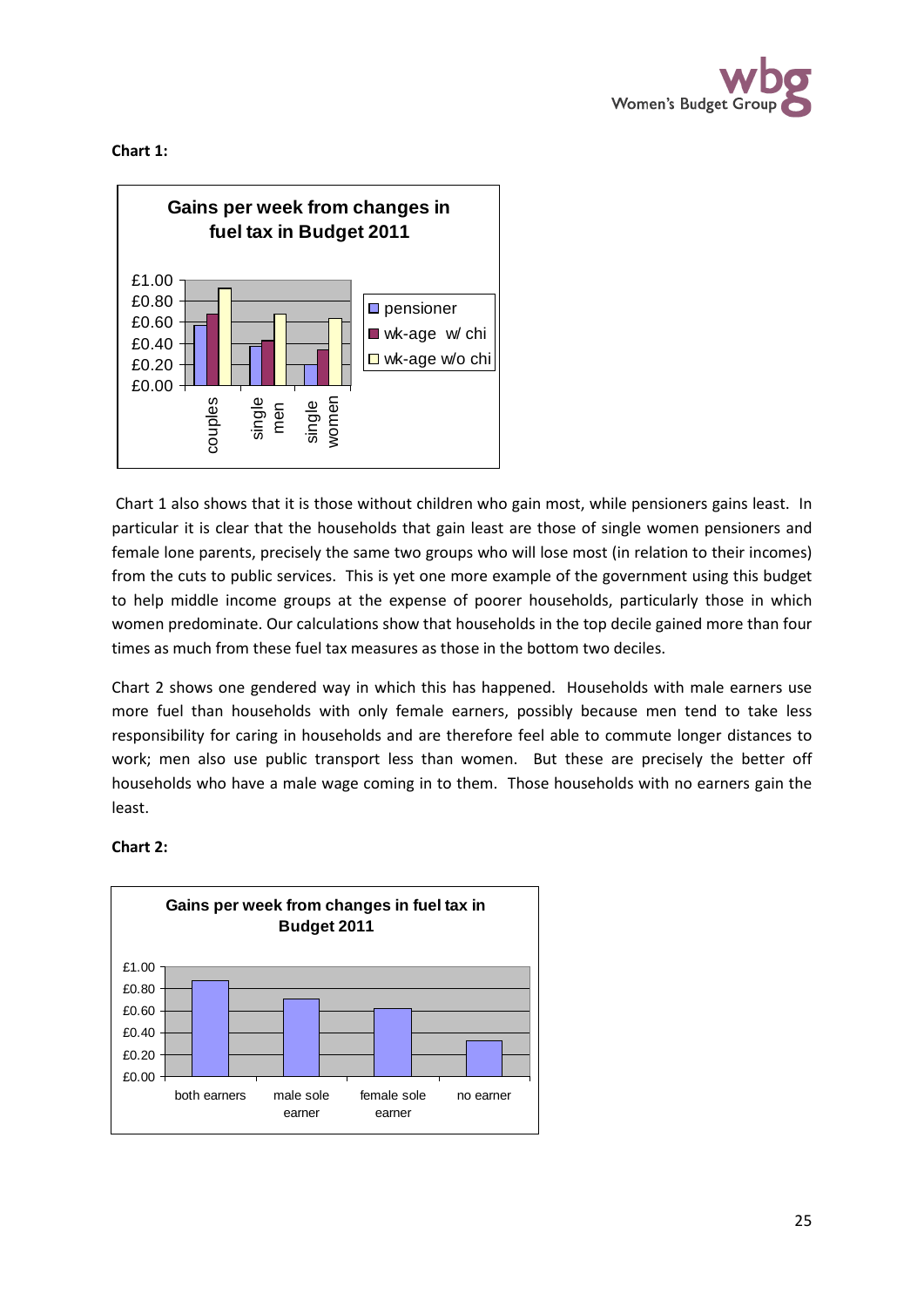

### **8. Pensioners**

WBG research has shown that women pensioners, particularly single women pensioners, will lose substantially from the cuts in services planned for the next four years<sup>[58](#page-25-0)</sup>. They will also incur losses in real income as a result of the Budget. This is occurring in a context in which older women experience both gender and age discrimination. The Treasury did not provide an equalities impact assessment of any of the measures we will discuss below.

### *Indexation*

All benefits and tax credits that are relevant to pensioners, the State Second Pension, Serps and the Graduated Pension will be uprated by the CPI from April 2011, as will public sector pensions. This is a cut in the level of all these elements of pensioners' living standards compared with the previous system of uprating by the RPI. Since most pensioners who rely on these sources of income, are women, few of whom have generous pensions, this will hit the standard of living of older women particularly.

The basic pension will be subject to a 'triple lock' from 2012: it will be uprated by the highest of earnings, CPI or by 2.5% per annum. Since all three parts of the 'lock' are projected to rise well below the RPI in the short-term, this is effectively a cut in the basic pension too.

Moreover, neither the CPI nor the RPI reflect the particular consumption patterns of pensioners. The cost of the basket of goods bought by pensioners is rising faster than the CPI and RPI because they need to buy more gas and electricity than the average person of working age. This is a particular issue for single pensioners, the majority of whom are women, who do not benefit from the economies of scale that apply to the consumption of fuel.

Adequate indexation is necessary for pensioners to maintain their living standards. This is especially so for women because they live longer, giving more years for inadequate indexation to erode the value of their income. A more accurate index of pensioners' rising costs is needed.

### *Increased Personal Tax Allowance*

No increase has been proposed in the personal allowance for those over 65. The personal allowance is set at a higher level for older people for good reason – as a recognition that they may have a higher level of basic needs. To reduce the differential between the allowance for those under and over 65 erodes this principle, and will do so to a greater extent if the personal allowance is increased only for under-65s in the future. The erosion of this principle also has a gender impact which should be assessed - along with its effect on age inequalities - which has not been noted by the Treasury's equality impact assessment of the increased personal allowance.

<span id="page-25-0"></span><sup>&</sup>lt;sup>58</sup> WBG, Impact on Women of the Coalition Spending Review 2010, p.8.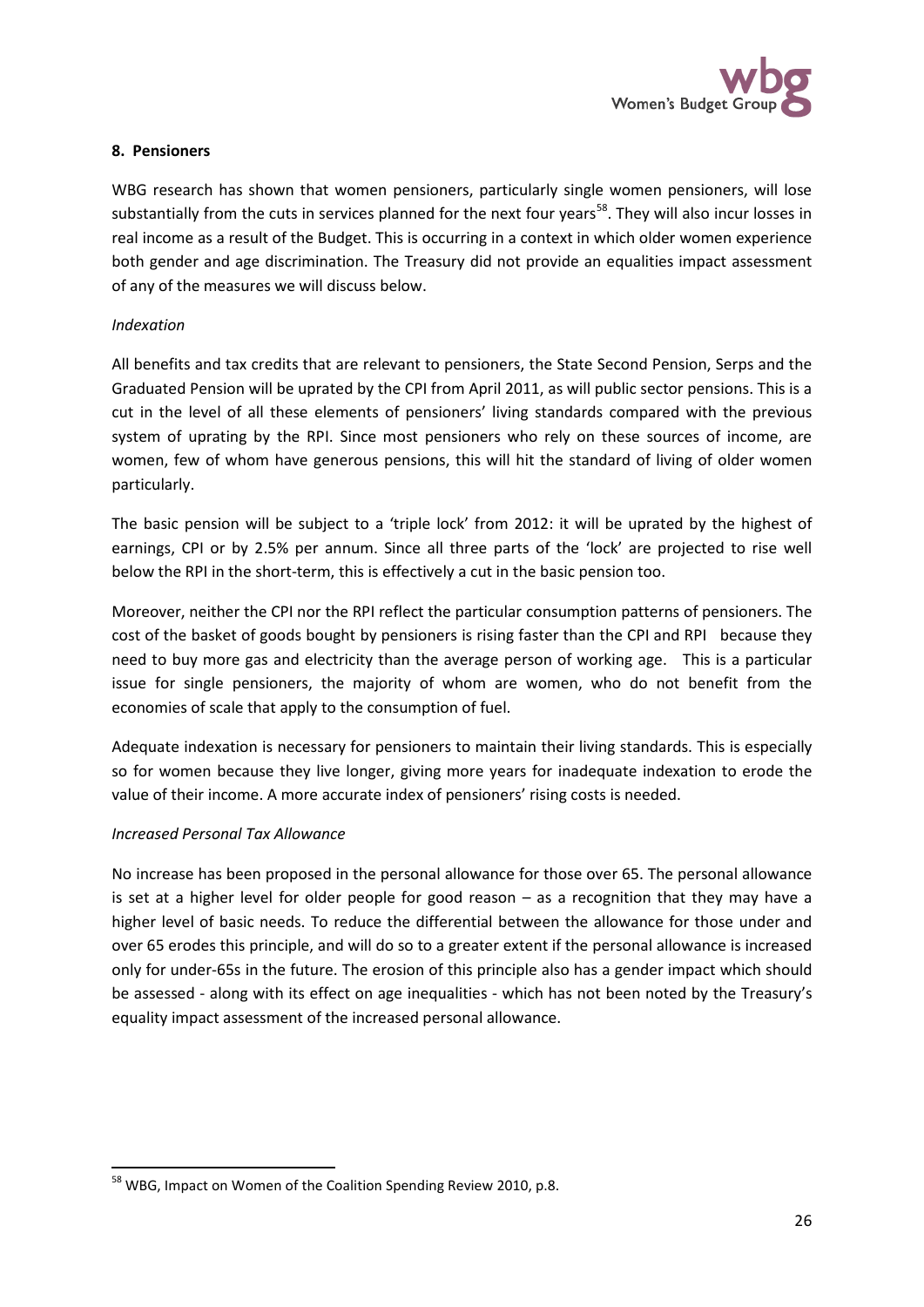

We recommend that any changes to the personal allowance should incorporate the needs of the most unequal, including through retaining the principle that the allowance be set at a higher level for the over 65s.

### *Cuts in Winter Fuel allowance*

The winter fuel allowance has been cut by £100 to £300 for households with members over 80 years old, and by £50 to £200 for pensioner households whose members are under 80, despite rising energy costs and winter deaths amongst the over 75s. Up to 3 million pensioner households are already spending more than 10% of their income on fuel bills, meeting the definition of living in fuel poverty<sup>[59](#page-26-0)</sup>. Since women form the vast majority of those living in pensioner households, this will have a large gender impact, threatening the health and well-being of up to 2 million older women.

We call on the government to reverse this cut and to restore the winter fuel allowance to a level that takes account of rising fuel prices.

### *State Pension Age (SPA)*

The Chancellor has suggested that the SPA be raised in line with increasing life expectancy. There are several reasons why this may disadvantage women more than men:

*a) Older women's unpaid commitments*

The bulk of caring for grandchildren and frail older relatives is done by older women rather than men. Older women are also more likely than older men to engage in voluntary work in their communities as well as caring for neighbours and friends. Society as a whole would be greatly impoverished if older women did not perform this unpaid work.

# *b) Shortage of employment opportunities for older women*

Ageist attitudes persist and are more pronounced towards older women's employment than men's). It is always harder to re-enter employment than to retain an existing job and women's employment patterns are more often fragmented by their caring roles, so more likely to be without a job in their 60s.

# *c) The gender pay gap and part-time pay penalty*

The gender pay gap is widest among older workers and there is a part-time pay penalty too. Women have often worked part-time before their 60s and may not have the opportunity to move into full-time work.

# *d) Older women's own ill-health*

Longer active life cannot be inferred from increasing longevity. Although on average older women survive longer than men, they also have more years of disability and of residence in a care home than men. At age 60, 40% of women have some limitation on activities of daily living and for 20% the disability is severe<sup>[60](#page-26-1)</sup>. Impaired mobility is twice as high among women

<span id="page-26-0"></span> <sup>59</sup> NPC Budget Briefing March 2011

<span id="page-26-1"></span><sup>60</sup> Banks, J. et al. (2010) *Financial Circumstances, Health and Wellbeing of the Older Population in England,* the 2008 English Longitudinal Study of Ageing, London: IFS, pp., 260 - 1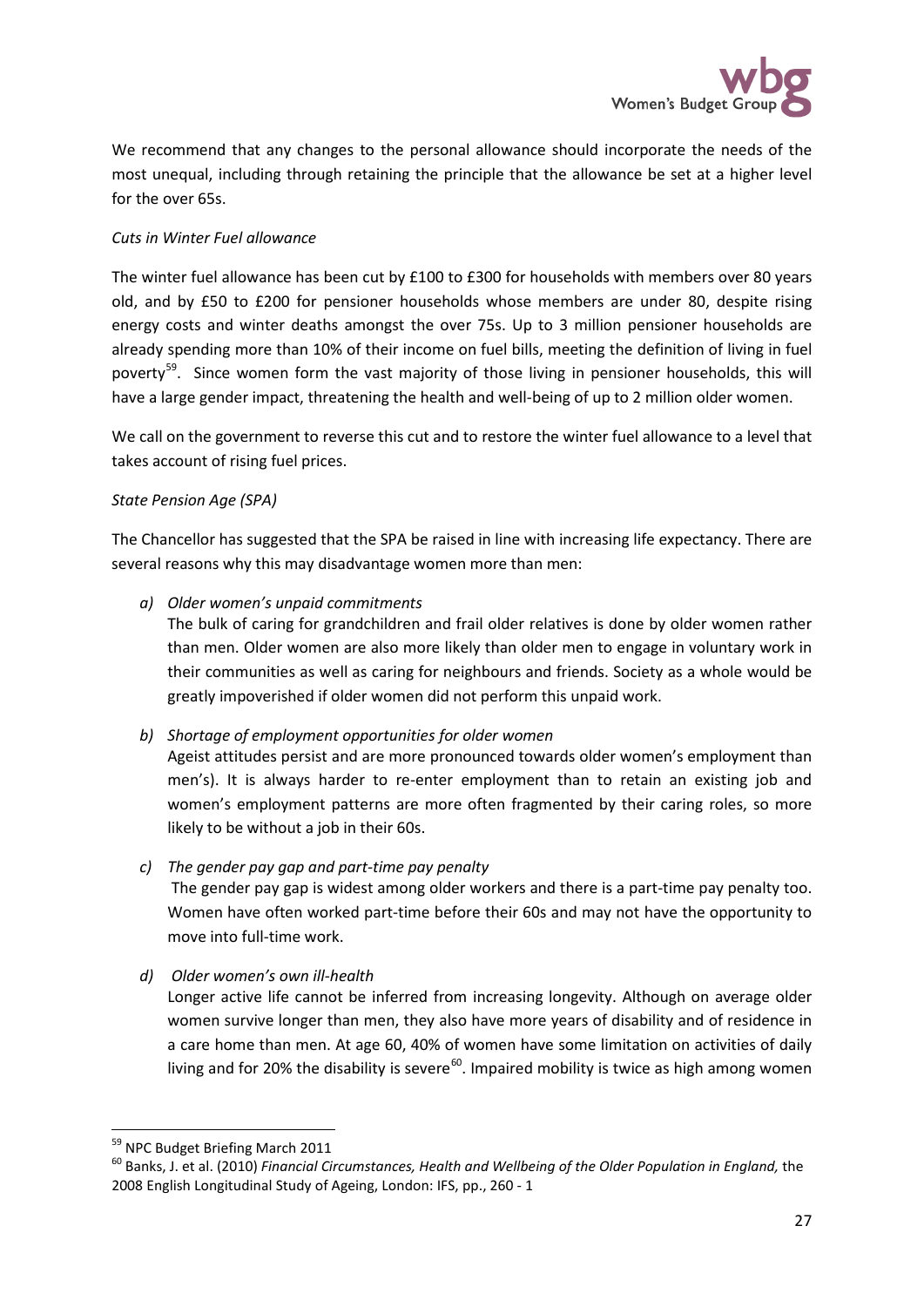

as men in all age groups from 65 to over  $85^{61}$  $85^{61}$  $85^{61}$ . Moreover, disability is more frequent among older people with low income and in deprived areas, among whom women predominate.

Furthermore, being unable to find paid employment may have a more severe effect on women's incomes. Older women are less likely than men to have any private pension or redundancy payment to tide them over. In part this may be due to the expectation that they will receive their state pensions at 60. Women who are facing a faster time–table for raising their SPA will not have the opportunity to make alternative provisions for their own financial support.

A longer lead-in time for the raising of the SPA is needed to enable women in their 50s to prepare for it.

If the SPA is to be increased in line with life expectancy, some alternative form of financial support should be considered for those people in their 60s unable to take employment or contributing to society in ways other than paid employment.

### *Proposals for new combined single-tier state pension*

While in principle a move to introduce a *single-tier* pension would be welcomed, and would benefit women in particular, some safeguards are needed about its levels, eligibility criteria, survivor benefits:

- a) The eligibility requirement for the full amount of the new pension needs to be 30 years of contributions/credits, as in the current basic state pension, and not the longer time required currently for the state second pension. Credits for caring and the 30 years rule have been a major advance for women, and any extension of the eligibility period would return to previous injustices in which women were penalized for their domestic and caring roles.
- b) Survivor benefits of 100% of the deceased's entitlement should remain for those who will not qualify through their own contributions. This is particularly important for women since they are more likely to be the surviving member of a heterosexual partnership.
- c) It is important that the *single-tier* pension is set at a level that is above the official poverty line, rather than at what is considered the minimum level that a pensioner is deemed to need. This is particularly important for women, since they tend to have smaller occupational and personal pensions, if any, than men. So long as there is any gender difference in caring responsibilities, women will continue to have fewer opportunities than men to build up their own private pension pot – as such, their standard of living will be more reliant on the level of the state pension.

We urge that the eligibility requirement for the new the level at which pension is kept at 30 years, carer credits and survivor benefits are retained and its level is set above the official poverty line.

Existing pensioners and all those retiring before any new pension arrangements are in place are to be excluded. This will introduce a two-tier pension system in which an increasingly large majority of

<span id="page-27-0"></span> <sup>61</sup> S. Arber and J. Ginn (1991) *Gender and Later Life: A Sociological Analysis of Resources and Constraints*, London: Sage